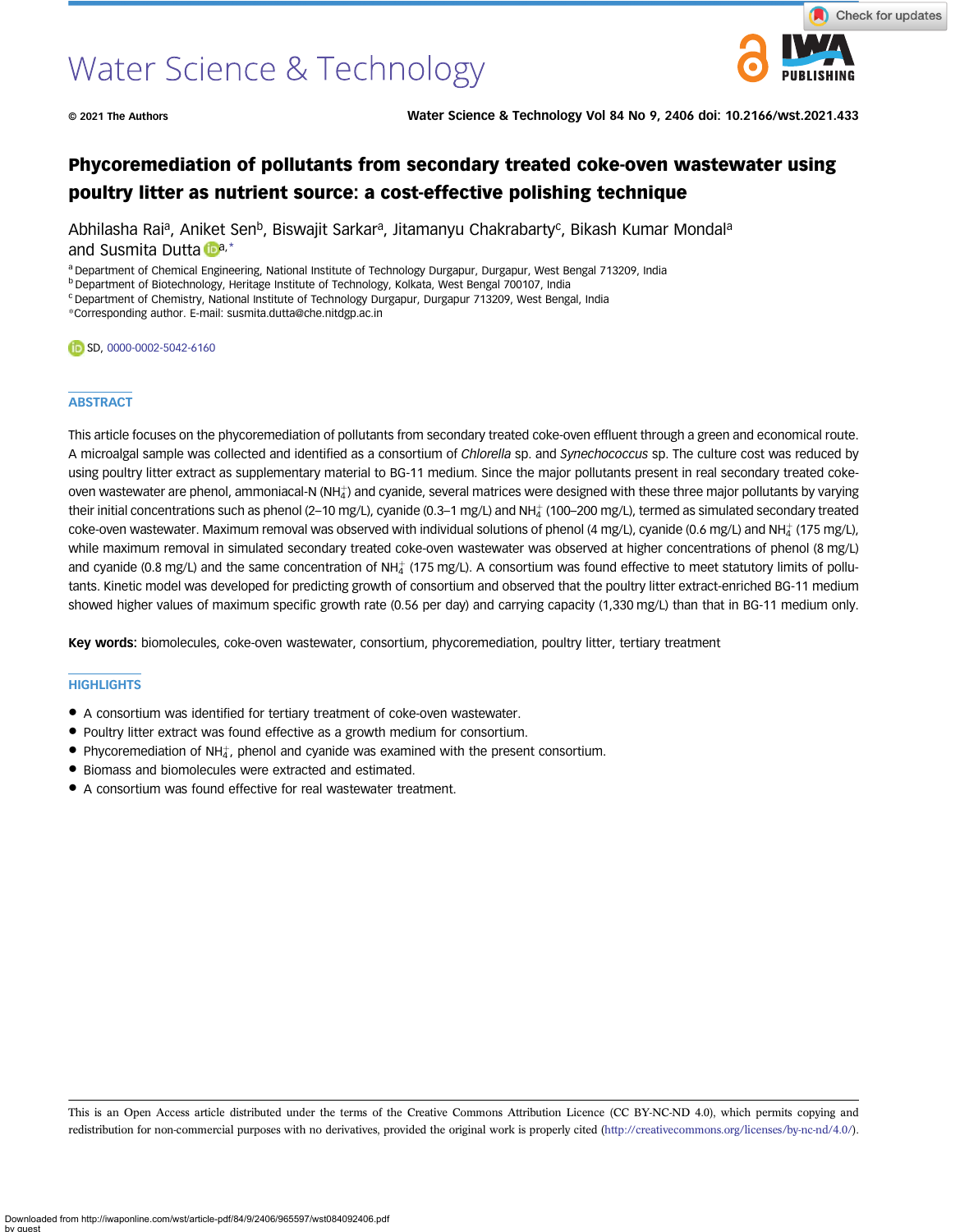

#### **INTRODUCTION**

The coke-oven plant is the integrated part of the steel industry where the coal pyrolysis process occurs at a higher temperature (1,000-1,200 °C) to produce coke (Kwieciń[ska-Mydlak](#page-14-0) et al. 2019). Wastewater (approximately 1-1.5 m<sup>3</sup>/tonnes coke production) is generated during the byproducts recovery processes and is known as coke-oven wastewater (Kwiecińska-[Mydlak](#page-14-0) et al. 2019). Generally, raw coke-oven wastewater is characterized by high contents of chemical oxygen demand (COD), biochemical oxygen demand (BOD), phenol, ammoniacal-N (NH4), cyanide, sulfide and thiocyanate (Kwiecińska-[Mydlak](#page-14-0) et al. 2019). While the physico-chemical methods such as pH neutralization, flow equalization, coagulation and chemical oxidation were used as primary treatment for reduction of COD to BOD ratio of coke-oven wastewater, a membrane-based technique, ion exchange separation, electro-coagulation, photocatalysis and adsorption were used as a tertiary treatment method or as a polishing method in the effluent treatment plant [\(Maiti](#page-14-0) et al. 2019). Coagulation and precipitation methods and chemical oxidation methods have disadvantages of high chemical cost, generation of sludge and are inefficient at removing pollutants at the parts per million (ppm) level [\(Waghmare & Ar](#page-15-0)fin 2015). The generation of secondary pollutants is another characteristic problem of chemical oxidation methods [\(Waghmare & Ar](#page-15-0)fin 2015). Bacterial treatment of wastewater is a widely accepted secondary treatment method due to its economical and ecofriendly nature. However, it has several limitations such as generation of secondary sludge and maintenance of proper nutrient condition ([Waghmare &](#page-15-0) Arfi[n 2015](#page-15-0)). Biological treatment of physico-chemical treated coke-oven wastewater is also found inefficient sometimes due to the presence of refractory compounds and toxic chemicals in the influent of the biochemical oxidation and dephenolisation (BOPD) plants ([Sharma & Philip 2016](#page-15-0)). Usage of non-specific bacterial strain and poor operation conditions are the major challenges faced by bacterial treatment processes. Even after primary and secondary treatment processes, the wastewater may contain an array of pollutants above permissible limits as set by authorized bodies (Central Pollution Control Board (CPCB), India). For wastewater, the permissible limits of phenol  $(1 \text{ mg/L})$ , cyanide  $(0.2 \text{ mg/L})$  and NH $\ddagger$  (50 mg/L) have been fixed by the CPCB. Scientists reported the presence of pollutants even in biologically treated coke-oven wastewater as phenol (2–4 mg/L) (Das *[et al.](#page-14-0)* 2020), cyanide (0.4–0.5 mg/L, 0.8 mg/L) ([Biswas](#page-14-0) *et al.* 2010; Das *et al.* 2020) and NH<sup> $+$ </sup>  $(210 \text{ mg/L})$  [\(Biswas](#page-14-0) *et al.* 2010). These toxic chemicals have adverse effects on terrestrial and aquatic ecosystems. Therefore, tertiary treatment of coke-oven wastewater is essentially required for the attainment of stipulated water quality before its discharge to the environment. Adsorption and membrane-based separation are commonly used tertiary treatment methods. Although adsorption is a technically simple method, it has the problem of disposal of spent adsorbent [\(Waghmare &](#page-15-0)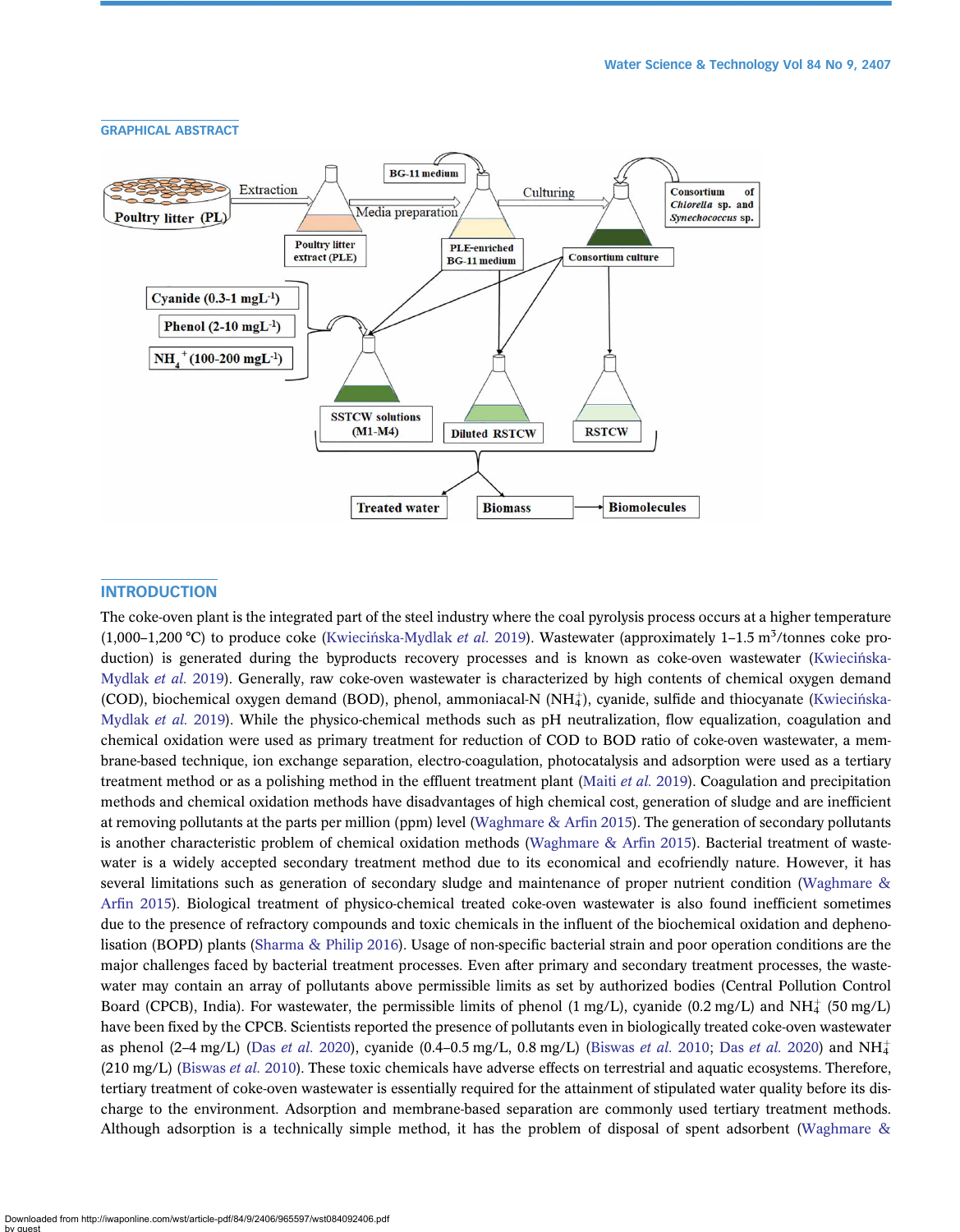Arfi[n 2015](#page-15-0)). Membrane-based separation requires an extensive pretreatment process to prevent membrane fouling. In addition, the operational cost is also high (Waghmare  $\&$  Arfin 2015). Therefore, an apposite ecofriendly and economic tertiary end-of-pipe treatment method of coke-oven wastewater is required. More information related to primary and secondary methods for treatment of raw coke-oven wastewater and the degradation potential are shown in Table S1, attached as Annexure I in the Supplementary Material.

The application of cyanobacteria and microalgae for nutrient recovery such as nitrate and phosphate from different sources has been well explored. Cyanobacteria and microalgae are capable of growing in agricultural, industrial and municipal wastewater. Tertiary treatment of wastewater using cyanobacteria and microalgae is a unique method and the production of valueadded products from produced biomass makes this process economically feasible. Phycoremediation has several advantages such as (i) it can remove the pollutants in an environmentally and ecofriendly manner to ppm levels and (ii) generated bio-mass can be used for the production of value-added products which makes the process profitable one. [Gurbuz](#page-14-0) et al. (2004) tested the three microalgal cultures *Chlorella* sp. Arthrospira maxima and Scenedesmus obliqus for the biological detoxifica-tion of cyanide from the mining process wastewater. Sen et al. [\(2018b\)](#page-15-0) used the cyanobacterial consortium for phycoremediation of cyanide from coke-oven wastewater. [Thakurta](#page-15-0) et al. (2018) used Leptolyngbya sp. for the bioremoval of phenol from the synthetic and real wastewater. Thus, it can be stated that while a few studies were carried out for removal of individual pollutants such as phenol, cyanide and NH $\ddagger$  using microalgae/cyanobacteria, the studies on the application of microalgae/cyanobacteria for the removal of multipollutant from coke-oven wastewater as tertiary treatment is very limited. Again, the main objective of all these studies was to establish the applicability of microalgae/cyanobacteria in the removal of pollutants and to ascertain proper operating conditions, and no discussion was made to curtail the cost of operation by supplementing any nutrient-rich waste material to BG-11 for growth of algae. Therefore, in the current study, an attempt has been made to fulfil the present knowledge gap by using a phycoremediation method for tertiary treatment of coke-oven wastewater in an economic and ecofriendly way.

In this study, the phycoremediation technique has been applied to remediate pollutants (NH $_4^+$ , phenol and cyanide) from both simulated secondary treated coke-oven wastewater (SSTCW) and from real secondary treated coke-oven wastewater (RSTCW). Several researchers reported that microalgal cultivation requires macronutrients (nitrogen and phosphorus) from different organic and inorganic nutrient sources, which increases the cost of microalgal production [\(Bhatnagar](#page-13-0) et al. [2011](#page-13-0); [Singh & Das 2014](#page-15-0)). Poultry litter is a hazardous waste of poultry farms and is a rich source of nitrogen and phosphorus ([Lynch](#page-14-0) et al. 2013). In this work, such waste has been utilized as a food supplement to grow the consortium of cyanobacteria and microalgae. Furthermore, kinetic modelling is an essential part of designing a bioreactor and for the development of a proper control strategy. In this article, a kinetic model was developed to predict growth of a consortium of cyanobacteria and microalgae during the phycoremediation process. Therefore, a comprehensive study of the simultaneous removal of the three pollutants, and an assessment of biomolecule production and kinetic modelling is the strength of this study.

#### MATERIALS AND METHODS

All experiments were done in three sets and obtained results were shown as mean  $\pm$  standard deviation (SD).

#### Collection, identification and cultivation of microalgal sample

Since the natural adaptation of the microalgal sample in the contaminated site is the key point for the phycoremediation process, a microbial sample was collected from the runoff of secondary treated coke-oven wastewater from a nearby coke-oven plant. The microalgal sample was incubated in collected native wastewater (100 mL) mixed with BG-11 (blue-green) medium (100 mL) (HIMEDIA, India) in a 500 mL of Erlenmeyer flask (Borosil, Mumbai, India). The flask was placed in an algal incubator at specified culture conditions as described by Sen et al. [\(2018a\)](#page-15-0). The composition of the BG-11 medium is shown in Annexure II in the Supplementary Material. The isolation and identification of the microalgal sample were performed following basic spreading and streaking techniques, and the grown cultures were observed under a microscope (Premium, Dewinter Technologies, Italy) for assessing microalgal morphology.

#### Media preparation with poultry litter extract

Poultry litter was collected from a broiler farm of Naihati, North 24 Parganas (22.8895° N, 88.4220° E) West Bengal, India, and nutrients were extracted in liquid form following the protocol as suggested by [Bhatnagar](#page-13-0) *et al.* (2011). Collected poultry litter was dried in a hot air oven (Universal Hot Air Oven, India) for 16 h at 60  $\pm$  1 °C. Dried poultry litter (5 g) was added to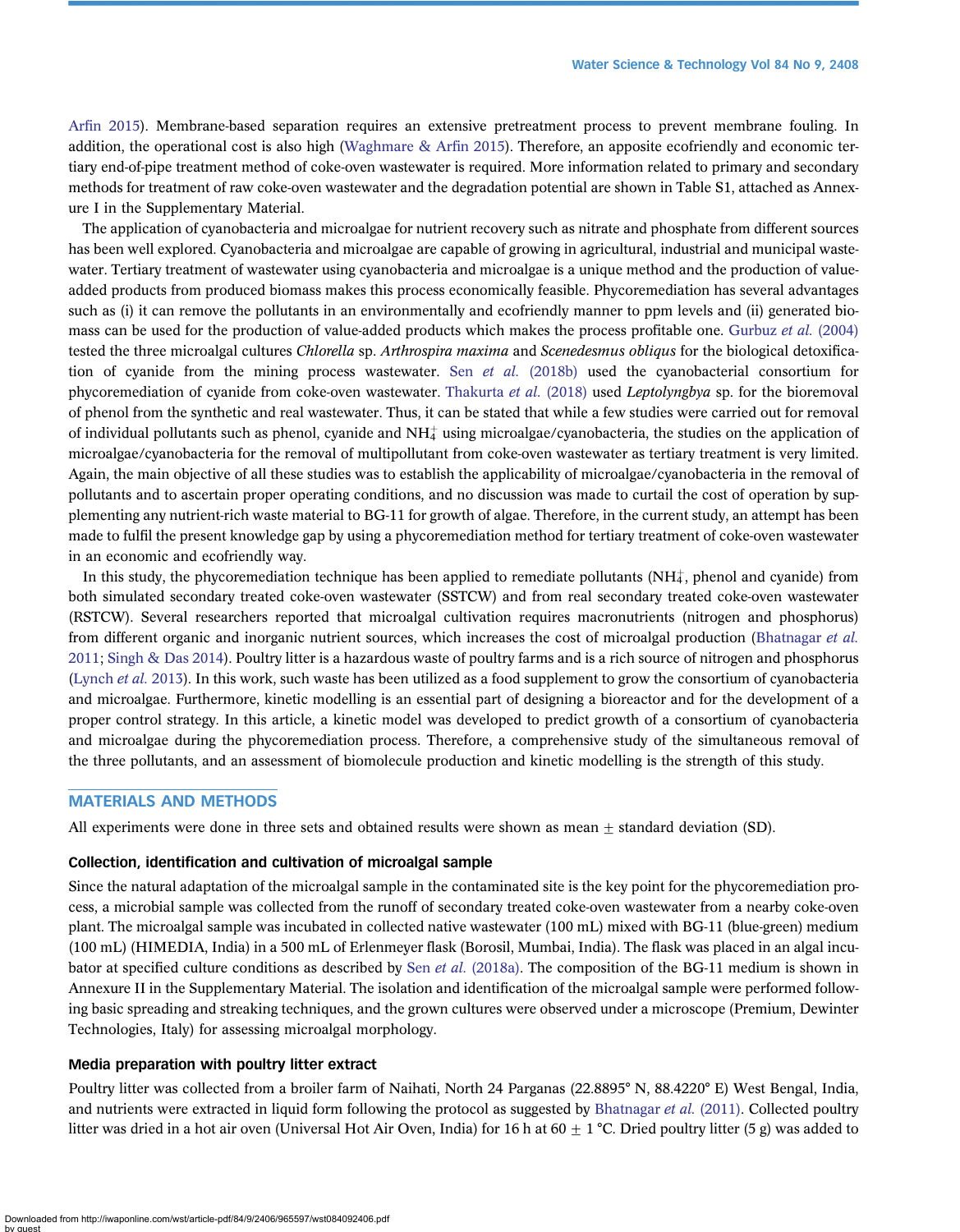1,000 mL of distilled water, and the mixture was stirred using a magnetic stirrer for 2 h. The solution was then filtered with Whatman filter paper, and the filtrate was autoclaved. Finally, the solution was stored at 4 °C. The stored solution was termed as poultry litter extract (PLE). The characterization of PLE is shown in Table S2 attached as Annexure III in the Supplementary Material. PLE was diluted with sterile BG-11 medium in three ratios  $(v/v)$  so that the PLE extract was BG-11–1:5, 1:10, 1:15. The isolate was cultured in these three solutions individually. Culture broths were collected after 14 days of incubation and centrifuged at 5,000 rpm for 15 min. Pellets were washed twice with deionized water, and finally, placed in a hot air oven at a temperature (65  $\pm$  1 °C) for 18 h. The weight of dried biomass was taken, and the growth of the culture was measured in terms of dry biomass concentration (DBC). Maximum growth was seen in the 1:10 dilution, and to compare the isolated sample growth in pure BG-11 medium and PLE-enriched medium, the PLE which was diluted 10 times with BG-11 medium was used for the next stage of the study.

To perform growth studies, the isolated sample was inoculated in BG-11 medium and in PLE-enriched BG-11 medium (10 times diluted with BG-11 medium) separately. In both media, inoculum size (IS) and initial pH were kept constant at 10%, and pH 9, respectively. The high alkaline pH helps to prevent the growth of other microorganisms. Both cultures were then placed in an algal incubator at specific conditions (Sen et al. [2018a](#page-15-0)) and incubated for 18 days. Samples were collected from both cultures at 2-day intervals and centrifuged. The growth of the culture was measured for DBC, and the best one was selected. Biomolecules such as chlorophyll, carbohydrate and protein were extracted from the produced biomass following the methods described by [Biswas](#page-14-0) *et al.* (2018). A detailed description of standard protocols for biomolecules estimation are described in the Supplementary Material as Annexure IV.

#### Design of experiments and preparation of SSTCW solutions

Since the major pollutants present in RSTCW are phenol, ammoniacal-N (NH $_4^{\rm +}$ ) and cyanide, several matrices were designed with these three pollutants by varying their initial concentrations, i.e. phenol (2–10 mg/L), cyanide (0.3–1 mg/L) and NH $\ddagger$ (100–200 mg/L), to mimic the real wastewater. The concentrations of these three pollutants are shown in Table 1, where rows describe the concentrations of a single pollutant and columns represent the concentrations of mixed pollutants.

An aqueous solution of a mixture of these pollutants was prepared by adding all the pollutants phenol, cyanide and NH $\ddagger$  as per Table 1. The solution, thus prepared, was named as SSTCW labelled as M1–M5 in Table 1. The ranges of model pollutants were selected based on the previous studies.

Standard solutions of these model pollutants were prepared following the protocol as described by Rai et al. [\(2021b\).](#page-14-0) Required concentrations of pollutants were made by adding the required amount of PLE-enriched BG-11 medium.

#### Tolerance level study of isolated sample in simulated solutions

To determine the susceptibility of isolated sample in diverse concentrations of pollutants, a tolerance level study (TLS) was performed by growing the isolated strains in simulated solutions, as prepared row-wise (aqueous solution of individual pollutants) and column-wise (SSTCW) of Table 1. The isolated sample was cultivated in all prepared solutions at initial pH 9 and IS 10%, and placed in the algal incubator. Samples were collected after 10 days of incubation period and centrifuged. The supernatant was examined for analysis of residual concentrations of pollutants (NH $\ddagger$ , phenol and cyanide) following the methods described by Rai *et al.* [\(2021b\).](#page-14-0) Pellets were dried at  $65 + 1$  °C in a hot air oven for 18 h. The DBC was measured for each study. For every set of experiments, the following controls were kept as (i) biotic control – PLE-enriched BG-11 medium with the isolated sample, and (ii) abiotic control – pollutant(s) containing PLE-enriched BG-11 medium without isolated sample. The controls were incubated under the same condition as for the experimental ones. To see the effect of pH on the growth and removal of multipollutants, the test consortium was grown in M1–M5 solutions where the initial pH was varied from 8 to 10.

| <b>Name of pollutants</b>        | M1  | M <sub>2</sub> | M3  | M4       | M5  |
|----------------------------------|-----|----------------|-----|----------|-----|
| Phenol $(mg/L)$                  |     |                | b   |          | 10  |
| Ammoniacal-N (NH $_4^+$ ) (mg/L) | 100 | 125            | 150 | 175      | 200 |
| Cyanide (mg/L)                   | 0.3 | 0.4            | 0.6 | $_{0.8}$ |     |

#### Table 1 | Matrix of pollutants for experiments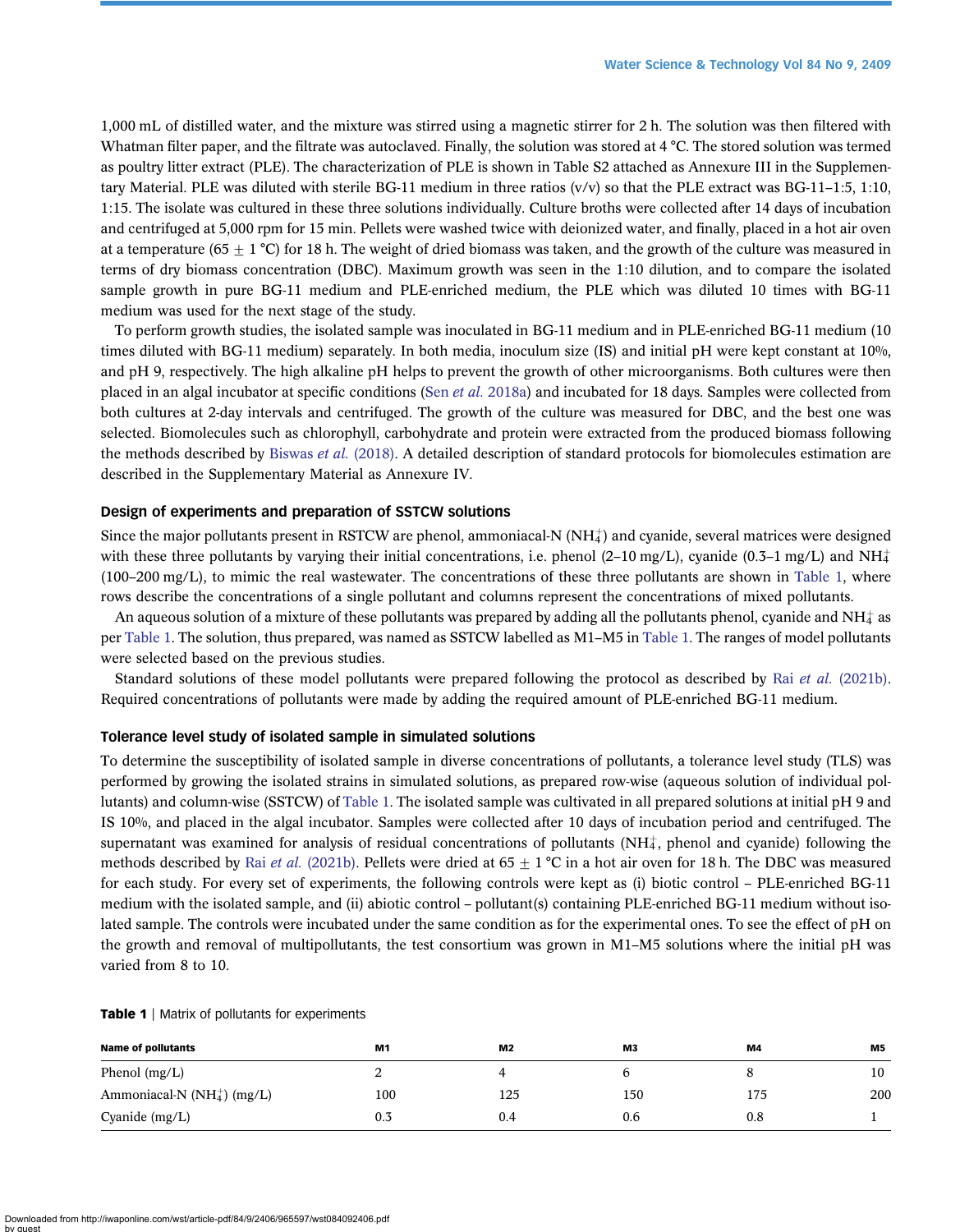#### Time variation studies

Time variation studies were performed to analyze the trend in bioremoval of NH $_4^*$ , phenol and cyanide from simulated solution with time. The isolated sample inoculate (14 days old and IS: 10%) was added to SSTCW (M4) at pH 9, and thereafter, the culture was incubated for 14 days in the microalgal growth chamber. Samples were collected after at 2-day intervals. The biomass was harvested by centrifugation, and the supernatant was analyzed for remaining concentrations of pollutants. Finally, chlorophyll, carbohydrate and protein were estimated using standard protocols.

#### Application of isolated sample for treatment of RSTCW

RSTCW was collected from the runoff of the BOPD plant of the coke-oven plant in West Bengal, India. RSTCW was filtered with Whatman filter paper (grade no. 42). Generally, RSTCW was found to be polluted with three major pollutants – phenol,  $NH_4^+$  and cyanide [\(Singh & Mishra 2018](#page-15-0)) – and the secondary clarifier effluent was reported to be loaded mainly with phenol, cyanide and NH<sub>4</sub> [\(Biswas](#page-14-0) *[et al.](#page-14-0)* 2010; Das *et al.* 2020). Therefore, the RSTCW was characterized in terms of pH, phenol,  $NH<sub>4</sub>$ , cyanide, total suspended solids and total dissolved solids as shown in Table 2.

The growth of isolate was examined in both diluted and non-diluted RSTCW. Bioremoval of NH $_4^{\ast}$ , phenol and cyanide from RSTCW using microalgae isolate was investigated. The filtrate of wastewater (RSTCW) was diluted 50% with a requisite amount of PLE-enriched BG-11 medium. Inoculum (size: 10%) was added to wastewater and kept in the microalgal growth chamber for 14 days. After that, samples were collected and centrifuged at 5,000 rpm for 15 min. The supernatant was analyzed for all residual concentrations of pollutants. The growth of the isolated sample was determined by DBC and chlorophyll content.

#### Theoretical analysis

#### Kinetic model for biomass growth

Kinetic modelling is imperative in understanding the mechanisms of growth of biomass. Determination of kinetic parameters is important for (i) suitable bioreactor designing, (ii) scaling-up of process, (iii) developing adequate control strategies and (iv) cost optimization. While the kinetics of growth of indigenous novel strains in elemental growth medium (like BG-11) can be explained by conventional kinetic equations, the behaviour of strains in wastewater containing a number of pollutants is somewhat complex. An insightful, experienced and pragmatic approach is therefore required to obtain a unified model to explain the growth of microbial strains in complex systems.

Kinetic models for predicting the growth of the isolated sample in different systems, including (i) different medium composition, (ii) different pollutant systems like phenol, NH $_4^+$  and cyanide in their individual solutions and (iii) in their mixed conditions (M1–M5), were developed. To avoid the limitations of the Monod model, a logistic model was used to represent the kinetics of biomass growth. The main characteristic of this model is that it provides the maximum sustainable carrying capacity of a biomass population under constant environmental conditions as a parameter. The integral form of the logistics model (Sen *et al.* [2018a\)](#page-15-0) is:

$$
X_t = \frac{X_0 e^{\mu_{\text{max}}t}}{1 - \left(\frac{X_0}{X_{\text{max}}}\right)(1 - e^{\mu_{\text{max}}t})}
$$
(1)

|  |  | <b>Table 2</b>   Characterization of RSTCW |  |  |
|--|--|--------------------------------------------|--|--|
|--|--|--------------------------------------------|--|--|

| SI. no.        | Parameter                     | Value             | <b>Standard value</b><br>(Kwiecińska et al. 2017; Maiti et al. 2019) |
|----------------|-------------------------------|-------------------|----------------------------------------------------------------------|
|                | pH                            | $6.9 + 0.127$     | $5.5 - 9.0$                                                          |
| 2              | Cyanide $(mg/L)$              | $0.65 + 0.042$    | 0.2                                                                  |
| 3              | Phenol $(mg/L)$               | $8.05 \pm 0.057$  | 1.0                                                                  |
| $\overline{4}$ | $NH4+ (mg/L)$                 | $157.3 \pm 3.05$  | 50.0                                                                 |
| 5              | Total suspended solids (mg/L) | $98 + 11.2$       | $15 - 50$                                                            |
| 6              | Total dissolved solids (mg/L) | $3,645 \pm 19.55$ | 1,000-2,000                                                          |

Downloaded from http://iwaponline.com/wst/article-pdf/84/9/2406/965597/wst084092406.pdf by guest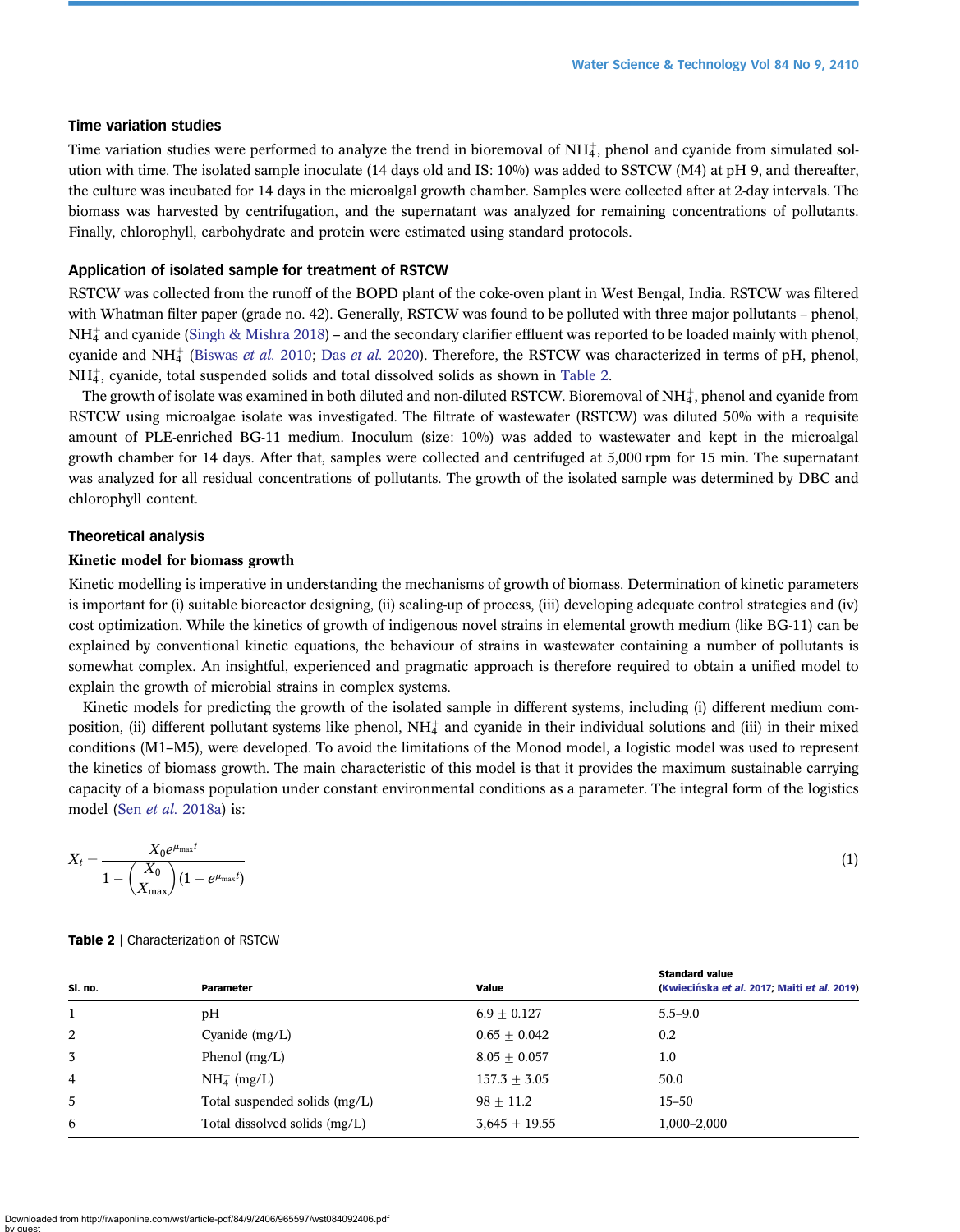where  $X_t$  = biomass concentration at time t (mg/L);  $\mu_{\text{max}}$  = maximum specific growth rate (per day);  $X_{\text{max}}$  = carrying capacity (mg/L);  $X_0 =$  initial concentration of biomass (mg/L), and  $t =$  time of incubation (days).

Maximum specific growth rate and carrying capacity of the microorganism are evaluated by fitting the logistic model with experimental biomass growth data obtained during the exponential growth phase in different systems using the generalized reduced gradient optimization technique. A novel approach was explored to define the maximum specific growth rate for mixed pollutant systems.

For analyzing the growth kinetics of the isolated sample in SSTCW solutions (mixed pollutant systems), a modified logistic model was used. In this model, the maximum specific growth rate for the mixed pollutant system is assumed to be a function of the maximum specific growth rate for the individual pollutant systems as shown below.

$$
\mu'_{\text{max}} = \alpha_1 \mu_{\text{max}_1} + \alpha_2 \mu_{\text{max}_2} + \alpha_3 \mu_{\text{max}_3} \tag{2}
$$

The coefficients ( $\alpha_1, \alpha_2, \alpha_3$ ) of the above equations are regressed along with carrying capacity ( $X_{\text{max}}$ ) using the generalized reduced gradient optimization technique, where  $\mu'_{\max}$  = maximum specific growth rate (per day) for mixed pollutant systems (M1–M5);  $\mu_{max_1}$  = maximum specific growth rate for NH<sub>4</sub><sup>+</sup> pollutant systems (per day);  $\mu_{max_2}$  = maximum specific growth rate for phenol pollutant systems (per day); and  $\mu_{max}$  = maximum specific growth rate for cyanide pollutant systems (per day).

The logistic kinetic model was used to estimate the maximum specific growth rate and carrying capacity for the biomass production in the log phase by fitting the experimental biomass growth data. For regressing the model parameters ( $\mu_{\rm max}$ ,  $X_{\text{max}}$ ), the generalized reduced gradient optimization technique was used to minimize the average absolute relative deviation (AARD) between experimental (N being the number of data points) and model-predicted data. The objective function used for this method is:

$$
AARD = \frac{1}{N} \sum_{n=1}^{n=N} \left| \frac{(\text{Experimental data}) - (\text{Model-predicted data})}{(\text{Experimental data})} \right| \times 100\% \tag{3}
$$

#### Statistical analysis

Graph Pad Prism 5.01 (software) was used for statistical analysis. Nonparametric *t*-test, and unpaired *t*-test were performed to obtain the level of significance for the production of biomass between PLE-enriched BG-11 medium and BG-11 medium only. One-way analysis of variance (ANOVA) test was used for the (i) bioremoval of pollutants and the production of biomass during the time variation study and (ii) produced biomass and biomolecules during time variation study.

#### RESULTS AND DISCUSSION

#### Microalgal isolate

Microscopic observation shows that the isolated sample is a consortium consisting of a cyanobacterium Synechococcus sp. (rod-shaped non-motile, unicellular) and green algae Chlorella sp. (round-shaped, unicellular) as shown in Figure S1 which is attached as Annexure V in the Supplementary Material. A consortium culture is a robust candidate for treatment methods compared to a uniculture [\(Gonçalves](#page-14-0) et al. 2017). In the present consortium, the dominant strain is cyanobacteria over green algae. Generally, cyanobacterial samples have more tolerance and resistance for different wastewater such as agri-cultural, municipal and industrial than green algae ([Renuka](#page-14-0) *et al.* 2015), and hence, it can be stated that the present consortium is suitable for the treatment of wastewater. Furthermore, Synechococcus sp. is a unicellular rod-shaped cyanobac-terium and its unicellular structure is effective for the treatment of wastewater [\(Thangavel](#page-15-0) et al. 2018). In the case of green algae, Chlorella sp. is also effective for the treatment of different wastewater. Thus, the present consortium can be considered as an viable bioremediant for the treatment of wastewater.

#### Comparative growth studies

The consortium was cultured in two different media, BG-11 and PLE-enriched BG-11 media (PLE: BG-11 medium  $= 1:10$ ). PLE-enriched BG-11 medium was found to be the best alternative for the growth of consortium [\(Figure 1\(a\)](#page-6-0)). Extracted biomolecules such as chlorophyll, carbohydrate and protein are shown in [Figure 1\(b\).](#page-6-0) Throughout the experiment, the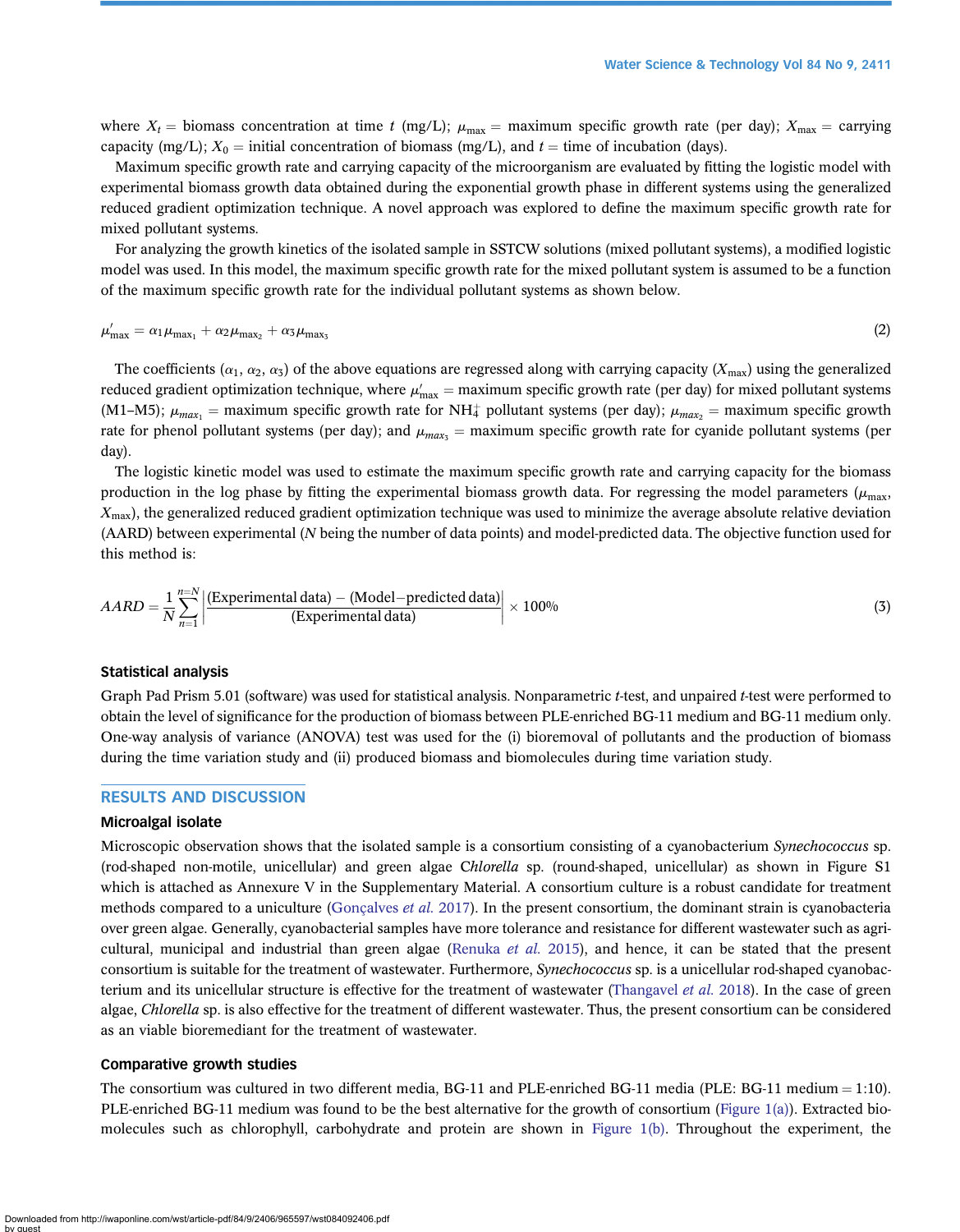<span id="page-6-0"></span>

Figure 1 | (a) Comparative growth study on PLE-enriched media BG-11 and BG-11 media, (b) comparative study of extracted biomolecules in PLE-enriched BG-11 media and BG-11 media.

production of biomass from PLE-enriched BG-11 compared to only BG-11 medium was found to be significant with time  $(P < 0.0001)$ . In BG-11, the consortium showed a regular growth pattern with four consecutive phases: (i) preparatory phase – where culture was acclimatized to the surrounding environment, (ii) exponential phase – in this phase microorganism synthesize primary metabolites for their exponential growth, thus the growth rate of cells become high, (iii) plateau phase – here the culture growth rate is equal to the death rate due to nutrient deficiency and (iv) decline phase – cells die due to lack of nutrients (Sen et al. [2018a](#page-15-0)). Figure 1(a) shows that the growth of the consortium in PLE-enriched BG-11 medium increased 8.75-fold from the initial DBC, while in the BG-11 medium, growth increased 2.9-fold under identical conditions after 18 days of incubation. A similar increment was obtained for biomolecules chlorophyll (0.3  $\pm$  0.001 mg/L to 3.8  $\pm$  0.012 mg/L and 0.015  $\pm$  .002 mg/L to 0.88  $\pm$  .031 mg/L), carbohydrate (13.4  $\pm$  1.1 mg/L to 374  $\pm$  11.5 mg/L and 7.2  $\pm$  1.0 mg/L to 142  $\pm$  18.4 mg/L) and protein (17.0  $\pm$  1.7 mg/L to 341.5  $\pm$  10.9 mg/L and 7.5  $\pm$  2.9 mg/L to 102  $\pm$  2.3 mg/L) in PLEenriched BG-11 medium and in only BG-11 medium, respectively (Figure 1(b)). Maximum growth (390  $\pm$  6.0 mg/L) was seen on the 14th day of incubation in the BG-11 medium while in PLE-enriched BG-11 medium the biomass increased to 1,240  $\pm$  17.0 mg/L on the 18th day. [Bhatnagar](#page-13-0) *et al.* (2011) showed higher growth of microalgae (180%) than that obtained in the BG-11 medium, and total chlorophyll was obtained as 2.7 mg/L in the PLE-enriched BG-11 medium. This might be due to the availability of more nutrients in the case of the PLE-enriched medium, which favoured the growth. Due to its rich source of macronutrients, PLE supports the growth of the consortium compared to the BG-11 medium only. Therefore, it can be stated that the PLE-enriched BG-11 media is an effective alternative nutrient source for microalgal growth.

#### Tolerance level study

Growth of the consortium was observed in both the simulated individual solutions and in SSTCW (M1–M5 solutions) at a varying range of initial concentrations of the pollutants [\(Figure 2\(a\)](#page-7-0)–[2\(d\)](#page-7-0)).

#### Bioremoval of NH<sup> $+$ </sup> from simulated NH<sup> $+$ </sup> solution

 $NH_4^+$  is the preferred inorganic source of nitrogen for microalgal growth; cyanobacteria and microalgae can assimilate it directly (Rai *[et al.](#page-14-0)* 2020). The growth of the consortium was examined in simulated solutions of  $NH<sub>4</sub>$ , which is shown in [Figure 2\(a\)](#page-7-0). Maximum growth (0.365  $\pm$  0.001 g/L) of test strain was observed at 175 mg/L NH<sup> $+$ </sup> while maximum removal (75.464  $\pm$  0.581%) occurred at 100 mg/L. The test consortium grew well in all concentrations of NH<sub>4</sub>. This might be due to the utilization of NH $_4^+$  (pollutant) as the nitrogen source by the strain. When NH $_4^+$  concentration increased from 100 mg/L to 175 mg/L, DBC increased from 0.329  $\pm$  0.003 to 0.365  $\pm$  0.001 g/L. Beyond this concentration, DBC of the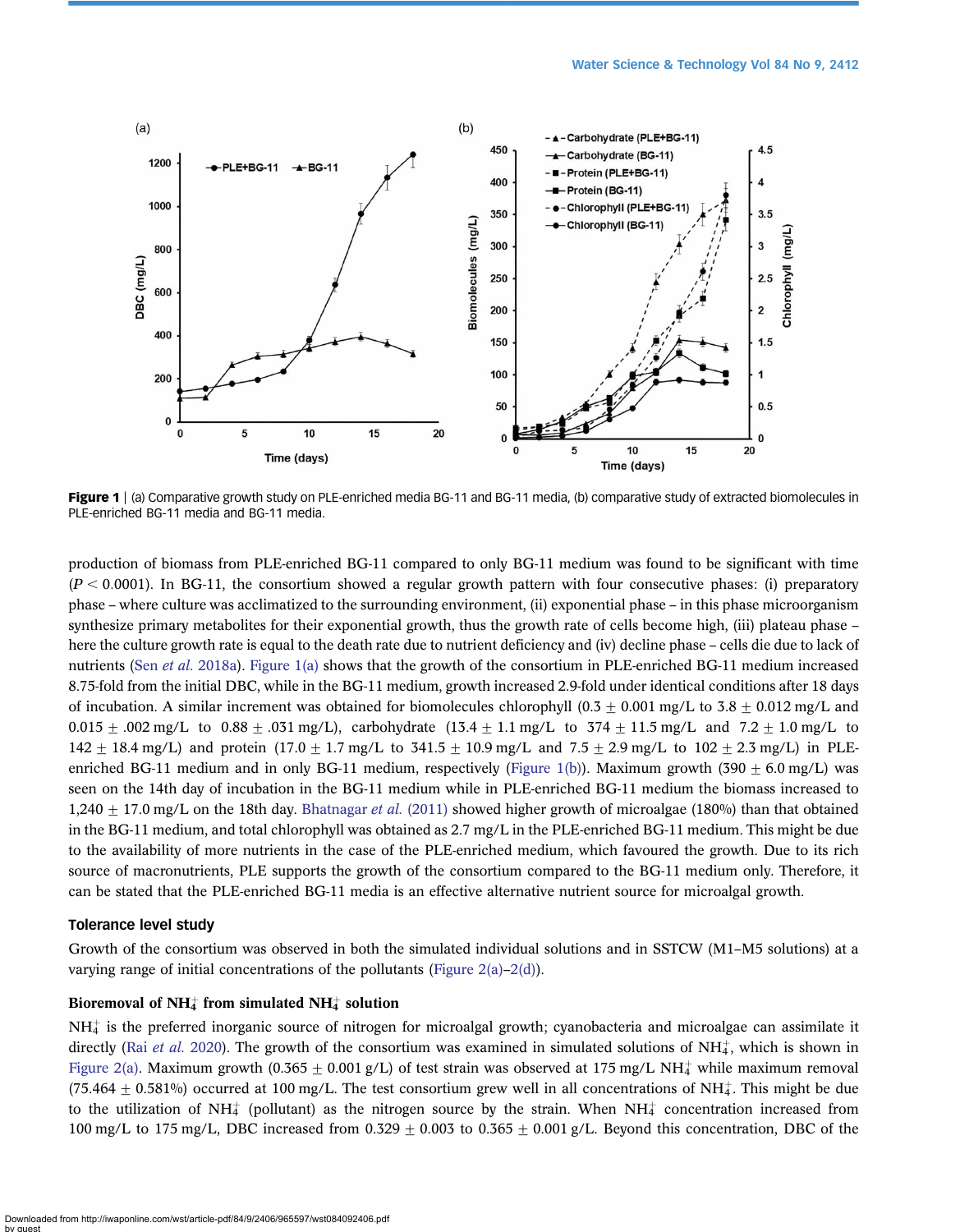<span id="page-7-0"></span>

Figure 2 | (a) TLS of consortium in simulated ammoniacal-N solutions, (b) TLS of consortium in simulated phenol solutions, (c) TLS of consortium in simulated cyanide solutions, (d) TLS of consortium in SSTCW solutions.

consortium decreased to  $0.315 \pm 0.025$  g/L (at 200 mg/L NH<sub>4</sub>). [Collos & Harrison \(2014\)](#page-14-0) reported that a concentration of ammoniacal-N <30.54 mg/L would not generally affect the growth rate of microalgal cells, and chlorophytes were found the most tolerant toward the ammoniacal-N. Therefore, it can be stated that the growth of consortium was restricted at a higher concentration of NH $\ddagger$ , and this value varies from species to species of cyanobacteria and microalgae ([Collos & Harrison](#page-14-0) [2014\)](#page-14-0).

#### Bioremoval of phenol from simulated phenol solutions

The growth of test strain in different concentrations of phenol is shown in Figure 2(b). Maximum DBC (0.335 + 0.75 g/L) and maximum removal (91.072  $\pm$  0.471%) were observed at 4 mg/L of phenol concentration. The consortium was found to grow in all concentrations of phenol (2–10 mg/L), but limited growth was observed beyond 6.0 mg/L phenol concentration. Aerobic biodegradation of phenol by cyanobacteria and microalgae provides  $CO<sub>2</sub>$  and other small organic molecules which help in the growth of strains [\(Stephen & Ayalur 2017](#page-15-0)). Similarly, Duan et al. [\(2017\)](#page-14-0) performed a growth inhibition test in phenolic solutions using different microalgal cells and stated that the tolerance level of pollutants for microalgal samples varies from species to species ([Duan](#page-14-0) et al. 2017). The lowering of biomass production at a higher concentration of phenol might be due to the generation of reactive oxygen ([Duan](#page-14-0) *et al.* 2017).

#### Bioremoval of cyanide from simulated cyanide solutions

The microalgal consortium was grown in simulated cyanide solutions with different initial cyanide concentrations (0.3–1.0 mg/L) (Figure 2(c)). Growth of the test strain was observed in all cyanide concentrations; however, DBC of the test strain increased up to 0.6 mg/L cyanide concentration; beyond this, growth was restricted. [Hammed](#page-14-0) et al. (2016) reviewed cyanide removal using microalgae, and stated that some microalgal cells used cyanide as a carbon and nitrogen source. In the present study, while maximum biomass ( $0.255 \pm 0.046$  g/L) was obtained at 0.6 mg/L, maximum removal  $(72.814 + 1.192\%)$  was observed at 0.3 mg/L cyanide concentration. Lower growth at higher cyanide concentrations might be due to its inhibitory effect. Cyanide is highly toxic due to its high affinity towards the metals, which block the metabolic activity at higher concentrations ([Gupta](#page-14-0) et al. 2010). Furthermore, Choi et al. [\(2012\)](#page-14-0) analyzed the toxic effect of cyanide on the chlorophyll of five different microalgal species and observed the threshold concentration of cyanide below 0.305 mg/L.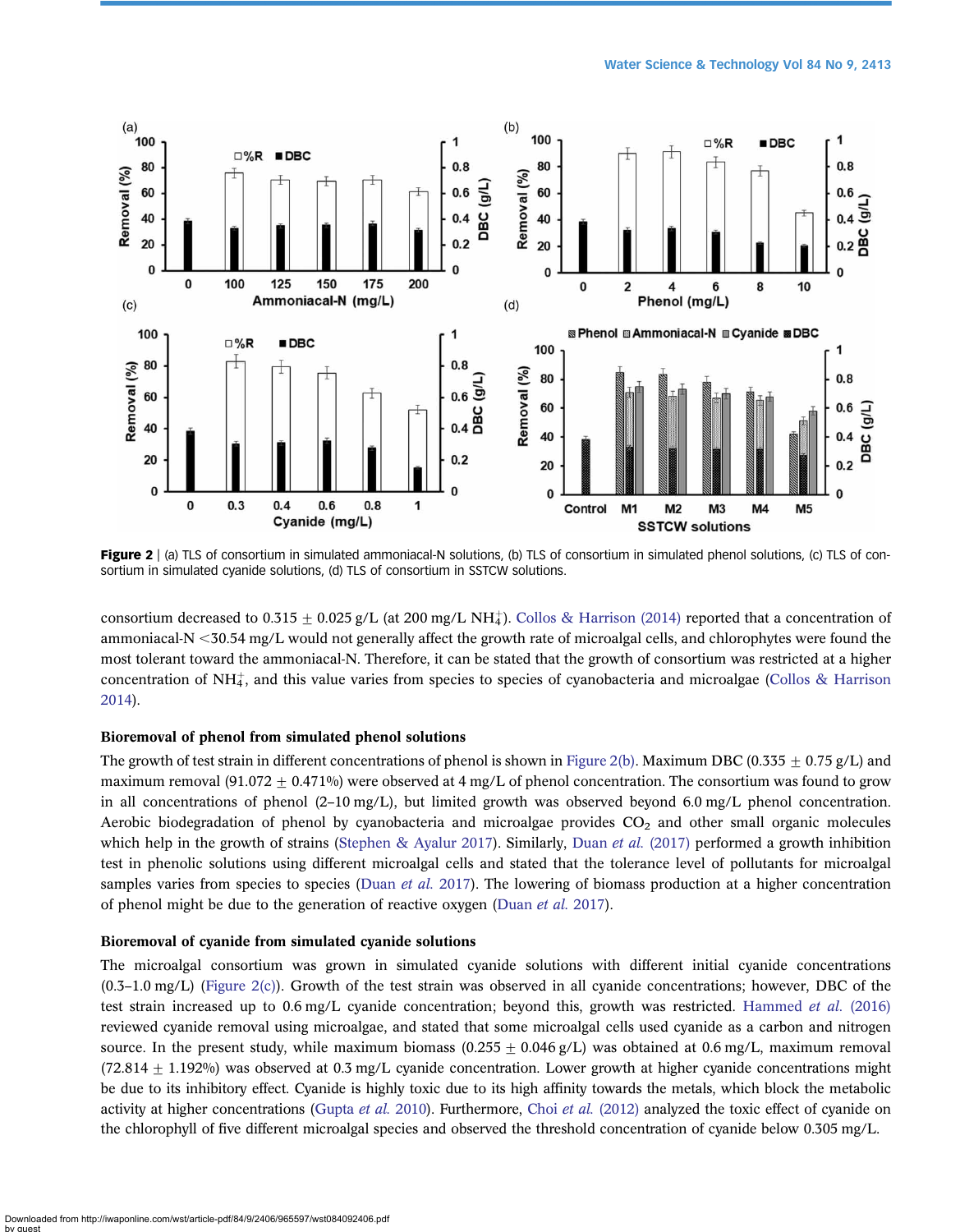Effects of initial pH on the growth, and bioremoval of multipollutant from all SSTCW (M1–M5 solutions) are shown in Figure S2(a–c), attached as Annexure VI in the Supplementary Material. pH 9 was found suitable for both removal and growth perspectives.

#### Simultaneous bioremoval of NH $_4^+$ , phenol and cyanide from SSTCW solutions

The microalgal consortium was grown in all SSTCW (M1–M5) solutions, and their DBC was measured as shown in [Figure 2\(d\).](#page-7-0) It is noteworthy that the consortium can grow in all SSTCW  $(M1-M5)$  solutions with varying initial concentrations of pollutants. Therefore, it can be stated that the present consortium might be a suitable option for the treatment of RSTCW. Maximum biomass (0.328  $\pm$  0.78 g/L) was observed at SSTCW with initial concentrations of pollutants: NH $\ddagger$ -100 mg/L, cyanide 0.3 mg/L and phenol 2 mg/L (M1). Maximum removal of all pollutants such as phenol (94.551  $\pm$ 1.213%), NH<sub>4</sub> (70.832  $\pm$  1.076%) and cyanide (74.702  $\pm$  2.014%) was also observed in M1 solutions. However, for further studies, the selection of a suitable set of SSTCW was done based on maximum consumption of pollutants, and this was achieved with M4 solution with the following composition: phenol 8 mg/L, NH $\ddagger$  175 mg/L and cyanide 0.8 mg/L. Maximum consumption in such case (M4 solution) was: phenol  $0.284 \pm 0.023$  mg, NH $_4$  5.71  $\pm$  2.7 mg and cyanide 0.27  $\pm$  0.01 mg. Therefore, the M4 set of SSTCW was chosen for further studies. At the highest concentrations (M5 solution), the removal of all pollutants was found least. In M1–M4 solutions, biomass was found to increase with an increase in the concentrations of all pollutants. The pollutants present in the mixed solutions might be helping the growth of the test consortium due to the increased biodegradation of pollutants through their positive interaction and, thereby, increased bioavailability of carbon and nitrogen (Rai [et al.](#page-14-0) 2020).

The DBC obtained for biotic control (PLE-enriched BG-11 medium) is shown in [Figure 2\(a\)](#page-7-0)–[2\(d\)](#page-7-0). From the data, it can be stated that although the enhanced biomass was not obtained during the treatment of pollutant-loaded simulated solutions, the values were nearly the same as that obtained for growth in the PLE-enriched BG-11 medium without pollutant. Therefore, the robustness of the isolated consortium in the treatment of such wastewater was preliminarily established.

#### Time variation studies on the treatment of SSTCW solution in batch mode

Time variation studies are important from a chemical kinetics point of view. Therefore, variation of simultaneous removal of all three pollutants NH $_4^+$ , phenol and cyanide and variation of pH of medium with time were investigated ([Figure 3\(a\)\)](#page-9-0). The final concentrations of all three pollutants (NH<sup> $_4$ </sup>: 48.19  $\pm$  0.28 mg/L, phenol: 0.33  $\pm$  0.08 mg/L and cyanide: 0.2  $\pm$ 0.001 mg/L) met the permissible levels within 12 days of incubation of the test strain with M4 solution (SSTCW). Maximum removal was observed for NH $_4^+$  (72.804  $\pm$  0.275%), phenol (95.852  $\pm$  0.075%) and cyanide (74.449  $\pm$  0.001%) after 12 days of incubation.

Carbohydrate (167.67 + 6.1 mg/L), protein (129.6 + 2.45 mg/L) and chlorophyll (1.15 + 0.021 mg/L) were estimated from the produced biomass (356  $\pm$  0.25 mg/L) after the treatment of SSTCW ([Figure 3\(b\)](#page-9-0)). Among all biomolecules, the concentration of carbohydrates was highest. Therefore, produced biomass can be used for the production of carbohydrate or proteinbased value-added products like biofuels, cattle feed or biochar. The increase in biomass and biomolecules concentrations of the microalgal consortium with time after treatment of SSTCW has demonstrated that the microalgal consortium is utilizing the pollutants as a nutrient source.

The pH of the medium was also tracked with time for 12 days of incubation period, as shown in [Figure 3\(a\)](#page-9-0). Initially, the pH was constant for 4 days, after which there was a pH drop. A pH of 6.3 was observed at the end of the experiment. The change in the pH during the phycoremediation process might be due to the formation of intermediate compounds. pH plays a key role in the availability of pollutants for their removal in the solution. High alkaline solution prefers the conversion of  $NH<sub>4</sub><sup>+</sup>$  to free NH<sub>3</sub>. Free ammonia directly affects the photosynthesis process. Rossi *et al.* [\(2020\)](#page-15-0) studied thoroughly the inhibitory effect of free ammonia on the microalgae/cyanobacteria. Phenol and cyanide were previously removed when the pH was more than 8, and after the 6th day, NH $_4^+$  removal was observed. Uptake of NH $_4^+$  causes efflux of the H $^+$  (proton) from the cells, which shifts the pH from alkaline to slightly acidic (pH 6.3). In the early days (up to the 6th day), alkaline pH causes some ammonia formation, which is assimilated in the cell by the alleviation of the  $\alpha$ -Keto-Glutarate ( $\alpha$ KG), an intermediate of the Krebs cycle (Lu et al. [2018\)](#page-14-0). Phenol and products obtained by cyanide degradation are directly or indirectly associated with the Krebs cycle (Figure  $3(c)$ ), which might be helpful for the growth of the present strain at a higher pH. Since the growth of the test strain was observed instead of the inhibitory effect of  $NH<sub>3</sub>$ , it can be said that the consortium might have developed defence or tolerance mechanisms to overcome the  $NH<sub>3</sub>$  inhibition during the growth of cells.  $NH<sub>3</sub>$  inhibition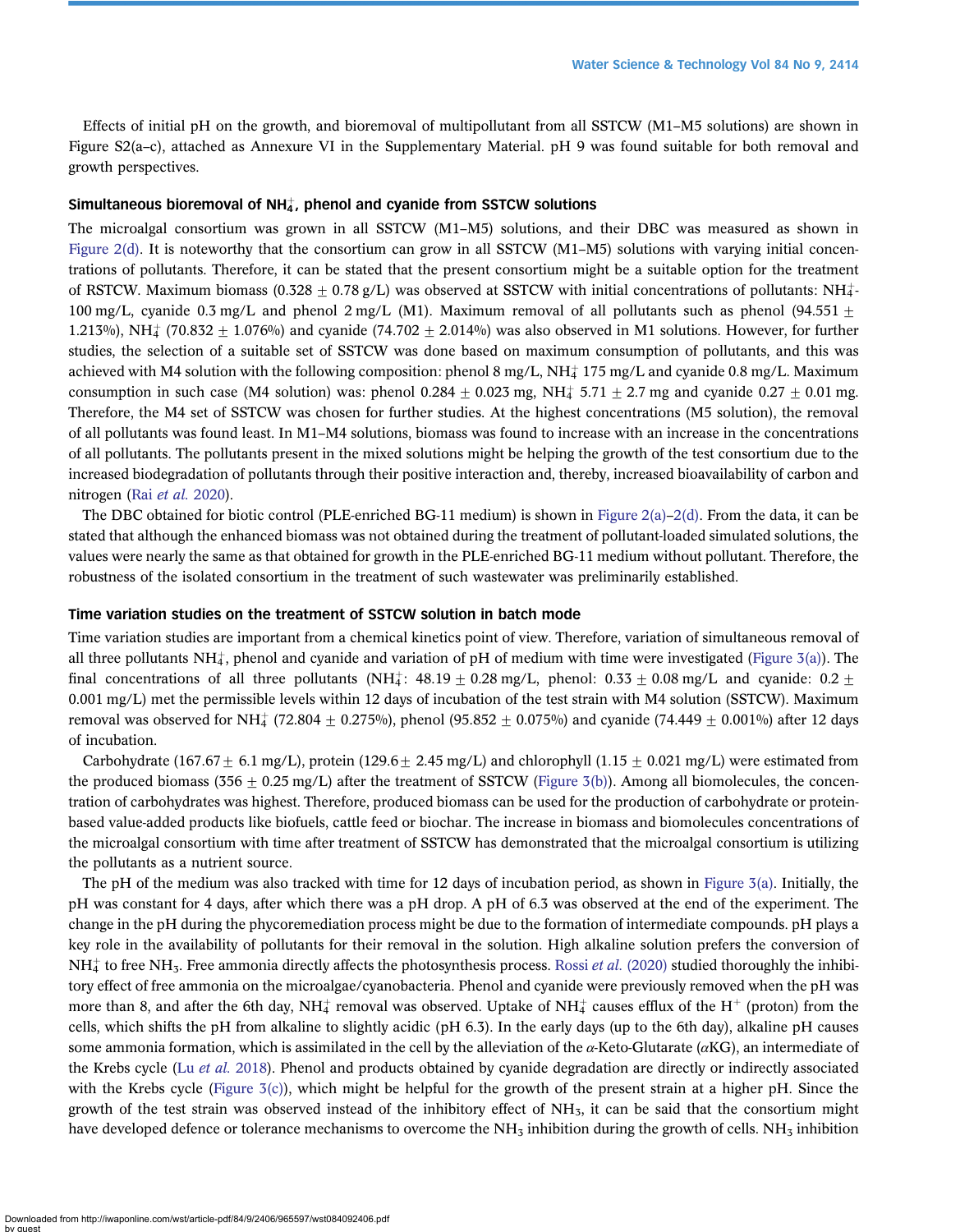<span id="page-9-0"></span>

Figure 3 | Time variation studies on: (a) the removal of pollutants from SSTCW solution (M4) and variation of pH of the SSTCW and (b) the production of biomass and biomolecules during treatment of SSTCW solution (M4). (c) Proposed pathways for pollutants removal from SSTCW [\(Gurbuz](#page-14-0) et al. 2004; [Wang](#page-15-0) et al. 2019; Rai [et al.](#page-14-0) 2020).

towards the consortium can be overcome by either (i) regulating the pH or (ii) utilizing other nitrogen sources with or without  $NH_4^+$  ([Gutierrez](#page-14-0) *et al.* 2016). The uptake of NH<sub>4</sub> from the solution and its assimilation followed the GDH (glutamate dehydrogenase) and GS-GOGAT (glutamine synthetase-glutamine:2-oxoglutarate aminotransferase) pathways, as described by [Rai](#page-14-0) *et al.* [\(2021a\)](#page-14-0). Generally, a high concentration of  $NH<sub>3</sub>$  has a negative effect on the GS-GOGAT pathway, while another GDH pathway will continue and NH<sub>3</sub> is assimilated [\(Perez-Garcia](#page-14-0) et al. 2011). Phenol was utilized for the growth of cyanobacteria and microalgae through the catabolism process (Rai *[et al.](#page-14-0)* 2020). The aerobic phenol biodegradation pathway is shown in Figure 3(c) ([Wang](#page-15-0) et al. 2019). Phenol monooxygenase enzyme produces catechol from phenol. Catechol is converted into 2-hydroxymuconic semi-aldehyde in the presence of the enzyme catechol 2,3-dioxygenase (cyclic breakdown). The 2 hydroxymuconic semi-aldehyde is oxidized by dehydrogenase  $(NAD<sup>+</sup>$  dependent) enzyme and generates 4-oxalocrotonate. A cascade of reactions is followed for the conversion of 4-oxalocrotonate into pyruvate,  $CO_2$  and alkyl aldehyde. This pyruvate is utilized in the Krebs cycle for energy generation (Figure 3(c)).

Cyanide degradation pathways in cyanobacteria and microalgae are not well explored compared to bacterial and fungal strains ([Hammed](#page-14-0) *et al.* 2016). Scientists proposed that cyanide is converted into NH $_4^+$  and CO<sub>2</sub> after the cascade of enzymatic reactions [\(Gupta](#page-14-0) *et al.* 2010). Therefore, this NH $_4^+$  is again assimilated into the cells. The nitrogen assimilation process is regu-lated with C/N ratios [\(Collos & Harrison 2014\)](#page-14-0). In this work, NH $_4^+$  assimilation might probably be regulated with carbon compounds in the form of  $CO_2$ , as well as with Krebs cycle intermediates ( $\alpha$ KG) (Lu *[et al.](#page-14-0)* 2018) by the degradation of phenol and cyanide in the SSTCW solution.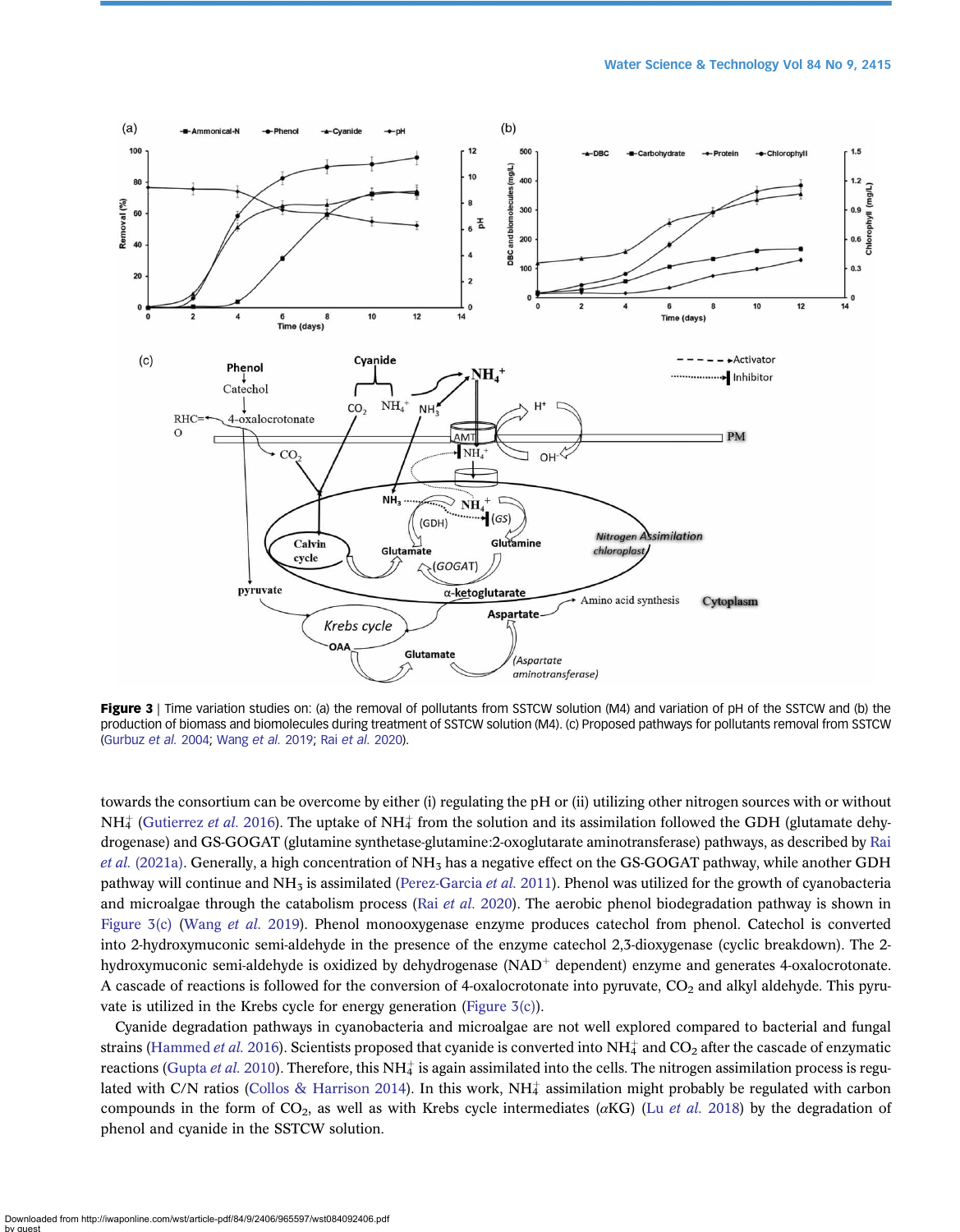One-way ANOVA was performed for the analysis of removal of pollutants and production of biomass and biomolecules with time variation. Both the removal of  $NH_4^+$ -cyanide and  $NH_4^+$ -phenol were found significant while phenol-cyanide was not significant during the study (0-12th day). Only NH $_4^+$  was observed to be significant for biomass production during the phycoremediation, while phenol and cyanide were not significant. In the case of biomass and biomolecules, only carbohydrate was found to be significant.

#### Phycotreatment of RSTCW for removal of NH $_4^{\ast}$ , phenol and cyanide using a consortium of *Synechococcus* sp. and Chlorella sp.

Analysis of collected RSTCW showed it contained  $NH_4^+(157.2~\text{mg/L})$  phenol (8.05 mg/L), and cyanide (0.65 mg/L). Removal of these three pollutants from undiluted (RSTCW) and diluted (RSTCW + PLE-enriched BG-11 medium) using a consortium of Synechococcus sp. and Chlorella sp. is shown in Figure 4(a). The test strain growth was measured for DBC (0.183 + 1.01 g/L, 0.754  $\pm$  1.17 g/L) and chlorophyll content (0.53  $\pm$  1.1 mg/L, 1.0  $\pm$  1.32 mg/L) during the treatment of undiluted and diluted RSTCW, respectively (Figure 4(b)). The removal of NH<sub>4</sub> (66.121  $\pm$  1.665%, 96.127  $\pm$  1.354%), phenol (62.152  $\pm$  0.788%, 90.176  $\pm$  2.341%) and cyanide (87.553  $\pm$  1.355%, 95.972  $\pm$  1.757%) was observed from undiluted and diluted RSTCW, respectively. Sen et al. [\(2018b\)](#page-15-0) used cyanobacterial consortium for treatment of RSTCW where cyanide (1.2 mg/L) was found to be higher than the permissible limit. The cyanobacterial consortium was able to remove 60–80% of cyanide (Sen *et al.* [2018b\)](#page-15-0). The present consortium was found effective for lowering the concentrations of  $NH_4^*$ , phenol and cyanide below the permissible limit from diluted RSTCW. In the case of undiluted RSTCW, the growth of the consortium and bioremoval of all pollutants except cyanide  $(87.553 + 1.335\%)$  were found to be less than in the SSTCW. The lower growth of the test strain in the undiluted RSTCW might be due to (i) the dark colour of wastewater, which prevents the entry of light into the solution and (ii) the pH (6.9) of the wastewater.

Liu et al. [\(2018\)](#page-14-0) observed that by increasing the cyanide concentration  $(0.1-10 \text{ mg/L})$ , the removal of cyanide increased (38–61%) while the cell count decreased below 0.1 mg/L cyanide concentration (Liu *[et al.](#page-14-0)* 2018). However, in the current study, the maximum removal (72.814  $\pm$  1.192%) and maximum DBC (0.365  $\pm$  .001 g/L) were obtained when the consortium was used to treat an aqueous solution of cyanide with initial concentrations of 0.3 mg/L and 0.6 mg/L, respectively. In SSTCW (M4 solution), the maximum removal of pollutants was observed as  $74.449 + 0.001\%$ ,  $72.804 + 0.275\%$  and  $95.852 + 0.0751\%$ for cyanide, NH<sub>4</sub> and phenol, respectively. [Thakurta](#page-15-0) *et al.* (2018) used *Leptolyngbya* sp. for the removal of phenol (98.5%) from the synthetic phenolic (50 mg/L) wastewater. Limited studies were carried out in the removal of multipollutants from secondary treated coke-oven wastewater. In this study, solutions of mixed pollutants (SSTCW) and RSTCW (both diluted and undiluted forms) were treated with a test consortium to investigate its efficacy in the simultaneous removal of multipollutant. The pollutants concentrations reaching statutory limits for both SSTCW (M4 solution) and diluted RSTCW has preliminarily established the



Figure 4 | (a) Bioremoval of NH $_4^+$  (ammoniacal-N), phenol and cyanide using a consortium of Synechococcus sp. and Chlorella sp. from RSTCW and (b) production of DBC and chlorophyll content during the treatment of RSTCW.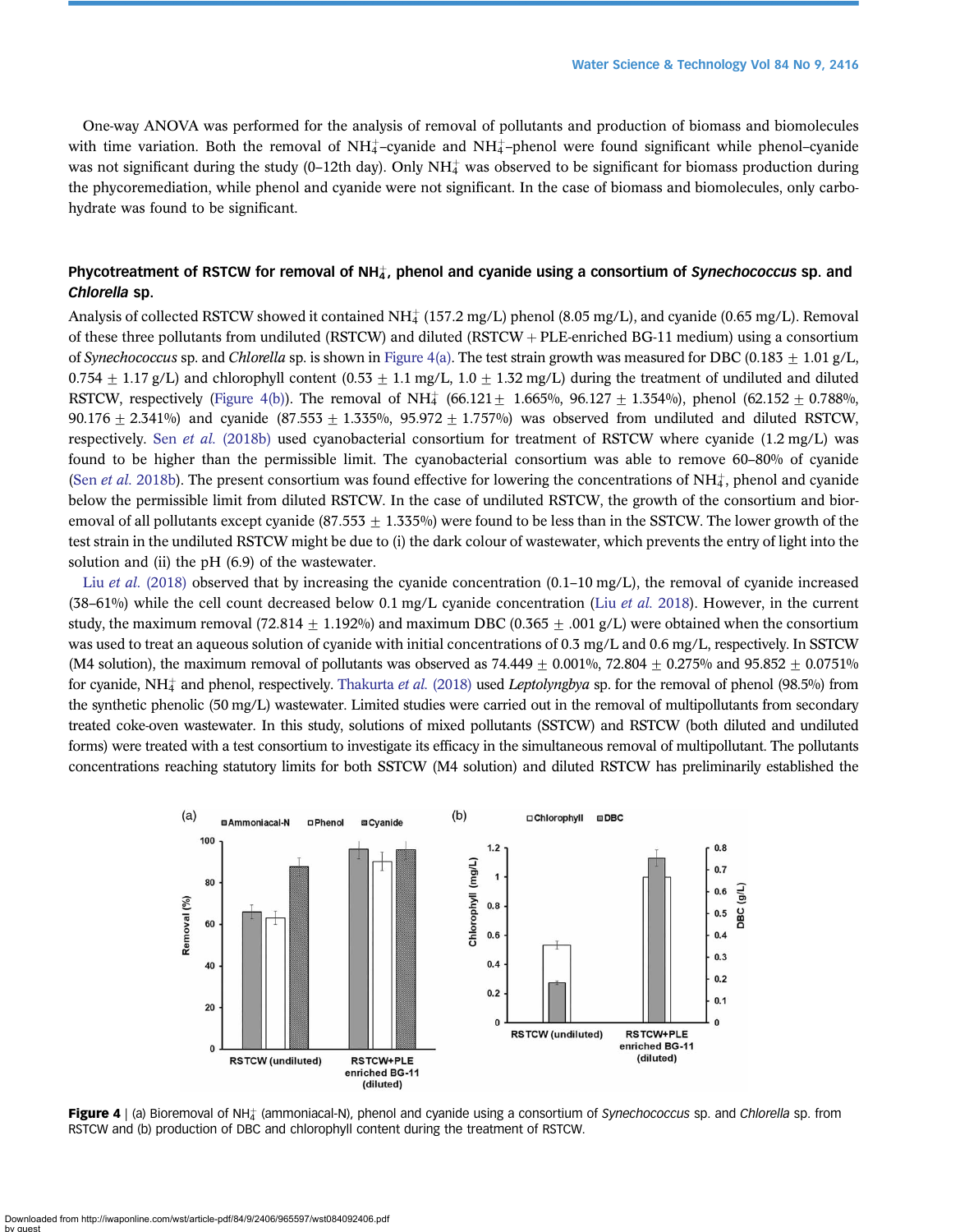efficacy of the strain and opens up a new avenue for tertiary treatment of coke-oven wastewater in an environmentally friendly manner.

#### Comparative study of removal of NH $_4^*$ , phenol and cyanide from SSTCW and RSTCW using the consortium of Synechococcus sp. and Chlorella sp.

The consortium was applied to remove major pollutants such as  $NH_4^*$ , phenol and cyanide from SSTCW and from RSTCW, both diluted and undiluted forms. The study showed that the consortium was able to remove all the pollutants below permissible limits within 12 days and 14 days when it was grown in SSTCW (M4 solution) and RSTCW (diluted), respectively. However, in the case of undiluted RSTCW, the residual concentrations of  $NH<sub>4</sub>$ , phenol and cyanide were obtained as 53.2 mg/L, 3.04 mg/L and 0.081 mg/L, respectively. From this result, only cyanide could achieve below the permissible limit, while the concentrations of the other two pollutants could not meet the stipulated values. However, the concentrations of the other two pollutants are very close to the stipulated ones. Although the initial concentrations of model pollutants in SSTCW were higher than RSTCW, the removal was higher in SSTCW (M4 solution)  $NH_4^+$  (72.804  $\pm$  0.275%), phenol  $(95.852 \pm 0.0751\%)$  and cyanide  $(74.449 \pm 0.001\%)$  than in the undiluted RSTCW (NH<sub>4</sub> (66.121  $\pm$  1.665%), phenol  $(62.152 + 0.788\%)$  and cyanide  $(87.553 + 1.335\%)$ . The lower removal of pollutants in the case of undiluted RSTCW might be due to less nutrient availability of real wastewater (Rai et al. [2021a](#page-14-0)).

#### Kinetics of growth of consortium in BG-11 and PLE enriched BG-11 medium

The model-predicted data are compared with the experimental ones as shown in [Figure 5\(a\)](#page-12-0). From the figure, it is clear that the model holds good to represent experimental data. Regressed model parameters obtained in this work is presented in [Table 3](#page-12-0). As shown in the table; maximum specific growth rates and carrying capacity are estimated to be 0.56 per day and 1,330 mg/L, 0.45 per day and 351 mg/L for PLE  $+$  BG-11 and BG-11 medium, respectively. The higher values of maximum specific growth rate and carrying capacity indicate the vigorous growth of the present consortium in PLE enriched BG-11 medium.

### Kinetic modelling for growth of the consortium in individual aqueous solutions of NH $_4^+$ , phenol and cyanide For simulated  $NH_4^+$  solutions

Experimental log phase data were used to find the kinetic parameters of the logistic model for predicting the growth of microalgal consortium in NH $_4^+$  solutions. The maximum specific growth rate was estimated to be 0.133 per day in presence of NH $_4^+$ pollutants. Silva et al. [\(2015\)](#page-15-0) studied the growth kinetics for microalgal biomass at different N:P molar ratios, and observed the specific growth rate (0.8 per day) of C. vulgaris at 8:1 (N:P) ratio where nitrogen source was only NH<sup>+</sup>. The higher specific growth rate might be due to the higher N:P ratio (Silva *[et al.](#page-15-0)* 2015). The maximum carrying capacity was estimated as 1,009 mg/L for 150 mg/L NH4 þ solutions and AARD of 8.472% was obtained. The model-predicted data have been found to match reasonably well with experimental ones [\(Figure 5\(b\)](#page-12-0)). It is observed that the carrying capacity increases with an increase in initial concentration from 100 mg/L to 150 mg/L. Further increase in the pollutant concentration (175 mg/L) results in a very small decrease (920 mg/L) of carrying capacity. The values of maximum specific growth rate and carrying capacity are shown in Table S3(a), which is attached as Annexure VII in the Supplementary Material.

#### For simulated phenol solutions

A kinetic model for predicting the growth of the consortium in aqueous phenol solutions was developed. The maximum specific growth rate was found to be 0.167 per day and the maximum carrying capacity (699 mg/L) was obtained for 4.0 mg/L of phenol solution with 7.774% AARD. Lee *et al.* [\(2015\)](#page-14-0) used Spirulina maxima for phenol removal, and a maximum specific growth rate of 0.088 per day at 50 mg/L phenol concentration was obtained. The lower specific growth rate as observed by Lee *et al.* [\(2015\)](#page-14-0) might be due to a higher concentration of phenol. The model-predicted growth data in this study are compared with the experimental data (Figure  $5(c)$ ). From Figure 5 it can be stated that the developed model is good enough to predict the kinetic data during the log phase. The values of kinetic parameters are shown in Table S3(b), which is attached as Annexure VII in the Supplementary Material. The carrying capacity increased with an increase in initial concentration from 2 to 4.0 mg/L of phenol. Beyond that a sudden decrease was observed (Table S3(b)).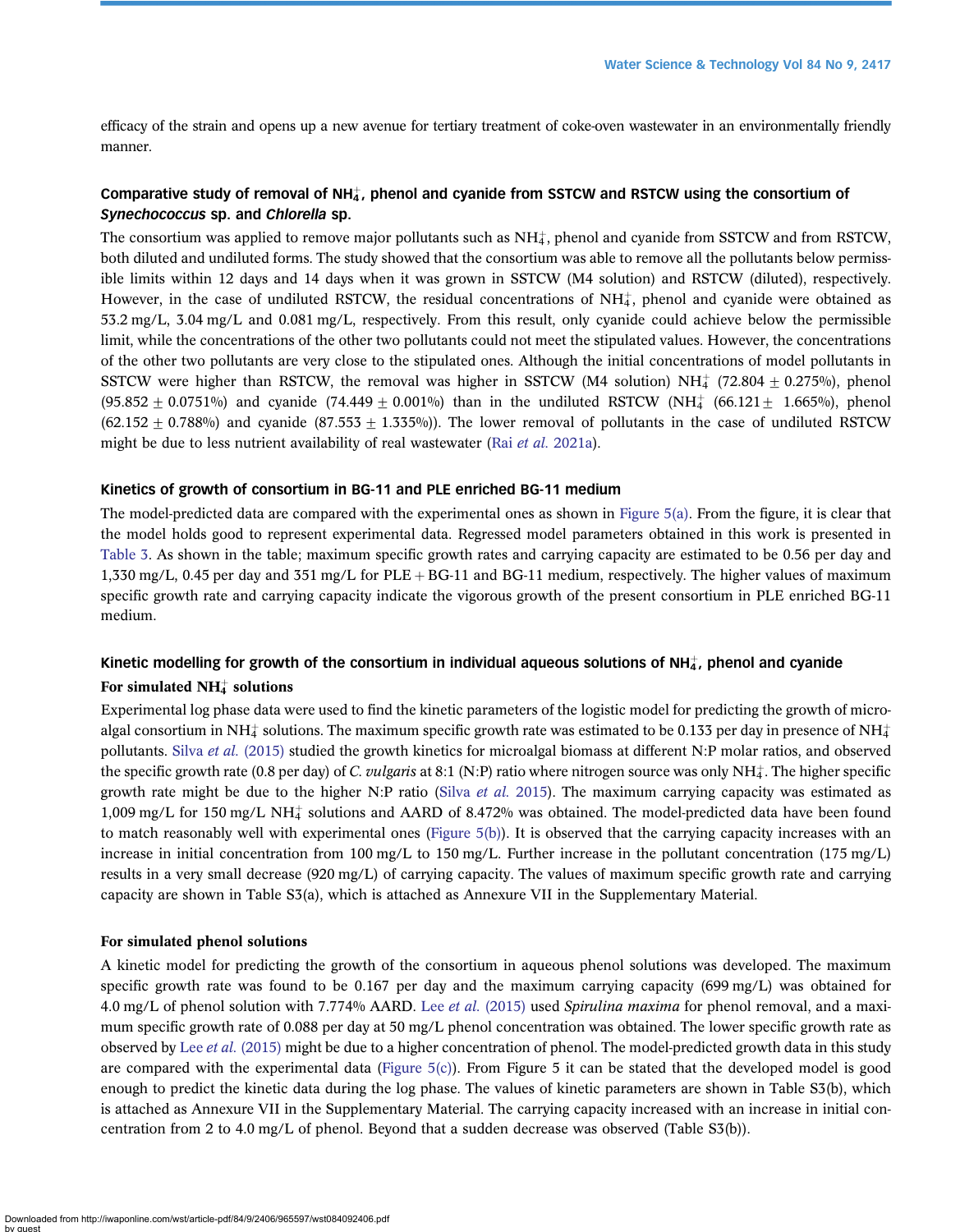<span id="page-12-0"></span>

Figure 5 | Comparison of experimental and model-predicted DBC during exponential phase at different systems: (a) in different media (BG-11 and PLE-enriched BG-11 media), (b) in simulated solutions of NH $_4^+$ , (c) in simulated solutions of phenol, (d) in simulated solutions of cyanide and (e) in SSTCW solutions.

**Table 3** | Kinetic parameters for algal growth in BG-11 and BG-11 + PLE

|                                        | <b>Biomass (mg/L)</b> |               |  |
|----------------------------------------|-----------------------|---------------|--|
| <b>Parameters</b>                      | <b>BG-11</b>          | $BG-11 + PLE$ |  |
| Maximum specific growth rate (per day) | 0.446                 | 0.56          |  |
| Carrying capacity (mg/L)               | 350.7                 | 1,330         |  |
| AARD (%)                               | 5.204                 | 7.913         |  |

#### For simulated cyanide solutions

A growth kinetic model was developed to predict the growth of microalgal consortium in cyanide solution during the log phase. The maximum specific growth rate of 0.13 per day in cyanide solutions was observed. [Mekuto & Musingadi \(2019\)](#page-14-0) obtained a maximum specific growth rate of 0.16 per day at 150 mg/L cyanide solution using Scenedesmus obliqus. The growth rate of microalgae depends on microenvironmental conditions and also varies from species to species [\(Mekuto &](#page-14-0) [Musingadi 2019\)](#page-14-0). The maximum carrying capacity of 990 mg/L for 0.4 mg/L of cyanide solution with 8.541% of AARD was obtained in this study. The values of kinetic parameters are shown in Table S3(c), which is attached as Annexure VII in the Supplementary Material. Carrying capacity varied with an increase in initial concentrations of cyanide (Table S3(c)). The model-predicted DBC data match quite well with experimental ones (Figure 5(d)).

#### Kinetic modelling for growth of consortium in SSTCW solutions

The values of maximum specific growth rate  $(\mu'_{max})$  and corresponding carrying capacity  $(X_{max})$  for the mixed pollutant system with varying pollutant compositions (M1–M5) are estimated by fitting the experimental data obtained during the log phase in the modified logistic model. The values are shown in Table S3(d), which is attached as Annexure VII in the Supplementary Material. Maximum value of  $\mu'_{\max}$  (0.12 per day) (Equation (3)) is obtained for the mixed pollutant system with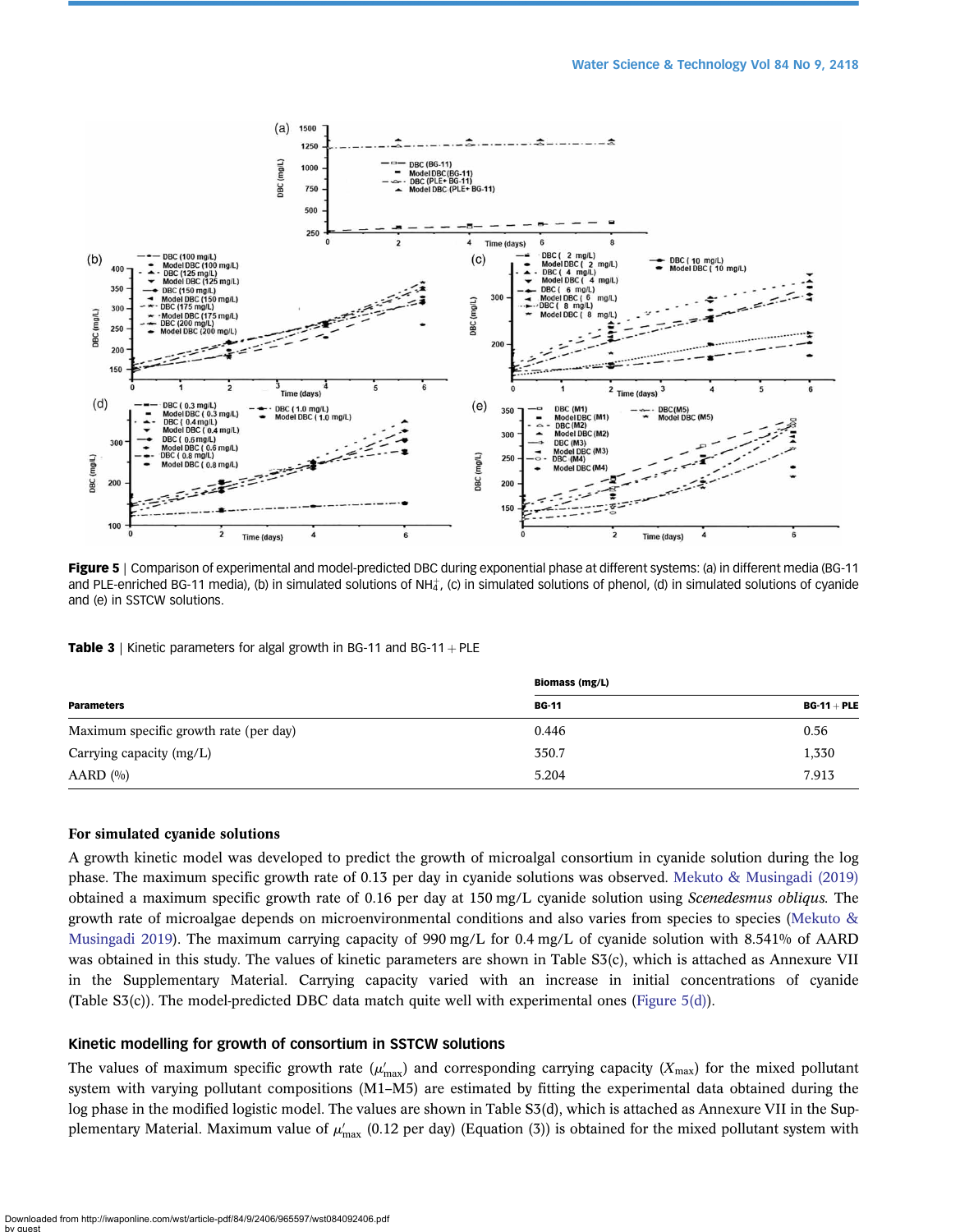<span id="page-13-0"></span>composition M1: NH $_4^+$  = 100 mg/L, phenol = 2.0 mg/L and cyanide = 0.3 mg/L. Model predictions are compared with the experimental data for all these systems, as shown in [Figure 5\(e\).](#page-12-0) From this figure, it can be stated the developed model has superior prediction capability with average absolute relative deviations of 7.232%, 6.872%, 9.103%, 17.70% and 9.031%.

The obtained maximum specific growth rate was also compared with other studies from the literature, as shown in Table S4 attached as Annexure VIII in the Supplementary Material. It is clear from Table S4 that the maximum specific growth rate of the present strain in both BG-11 and in PLE-enriched BG-11 are much more than those reported in the literature. Further, the values of maximum specific growth rates in polluted systems are comparable with others.

#### **CONCLUSION**

A consortium of Synechococcus sp. and Chlorella sp. was isolated from a contaminated site and was used for tertiary treatment of coke-oven wastewater. PLE obtained from poultry litter, a nitrogen and phosphorus-rich waste material, was mixed with BG-11 medium to curtail the cost of the growth medium. The consortium showed an enormous increase in growth (8.75fold) in the PLE-enriched BG-11 medium after 18 days, while in the BG-11 medium the growth was observed to increase only 2.9-fold for the same time period. The consortium was found effective for the removal of multipollutants such as NH $^*_\text{4}$ , phenol and cyanide from both the synthetic and RSTCW. The maximum removal of pollutants obtained from SSTCW (M4 solution) was NH $_4^+$  (72.804  $\pm$  0.275%), phenol (95.852  $\pm$  0.0751%) and cyanide (74.449  $\pm$  0.001%). Bioremoval of NH $_4^+$  (66.121  $\pm$ 1.665%, 96.127  $\pm$  1.354%), phenol (62.152  $\pm$  0.788%, 90.176  $\pm$  2.341%) and cyanide (87.553  $\pm$  1.355%, 95.972  $\pm$  1.757%) was achieved from undiluted and diluted RSTCW, respectively. The consortium was found efficient to reduce the concentrations of all the said pollutants below the permissible limits from both SSTCW (M4 solution) and the diluted RSTCW within the 12 days and 14 days, respectively. The consortium was also found suitable for the removal of a single pollutant from their aqueous solution. Therefore, it can be stated that the present consortium can be used for tertiary treatment of such pollutant-laden industrial effluent emitted from industries.

Other advantages of the phycoremediation technique include the fact that the produced biomass can further be used for the production of value-added products such as biodiesel, cattle feed, biofertilizer and others, depending on its macromolecule content. Moreover, the self-adjusting behaviour of pH during phycoremediation process makes it cost-effective. Hence, it can be stated that this study opens up a new avenue for tertiary treatment of industrial wastewater in an ecofriendly and economic manner. However, this work is a preliminary work performed under laboratory conditions. Therefore, a comprehensive field study encompassing all real-time parameters such as ambient temperature and light intensity using real wastewater is needed before its commercial application. Furthermore, efficient handling of other operational problems during continuous operation such as contamination with other microbes and frothing is a challenging job for process engineers for real field application of such a technique.

#### ACKNOWLEDGEMENTS

The authors are thankful to the IMPRINT, Government of India (Sanction order no: F.No.3-18/2015-T.S.-I (Vol. III) dated 24 April 2017) and National Institute of Technology Durgapur (Sanction order no: NITD/Regis/702/17 dated 15 February 2017) for providing the project funds. Authors are also thankful to DST-FIST for providing the equipment for carrying out the research work.

#### CONFLICTS OF INTEREST

The authors declare that they do not have any conflict of interest.

#### DATA AVAILABILITY STATEMENT

Data cannot be made publicly available; readers should contact the corresponding author for details.

#### **REFERENCES**

Bhatnagar, A., Chinnasamy, S., Singh, M. & Das, K. C. 2011 [Renewable biomass production by mixotrophic algae in the presence of various](http://dx.doi.org/10.1016/j.apenergy.2010.12.064) [carbon sources and wastewaters.](http://dx.doi.org/10.1016/j.apenergy.2010.12.064) Applied Energy 88, 3425–3431. https://doi.org/10.1016/j.apenergy.2010.12.064.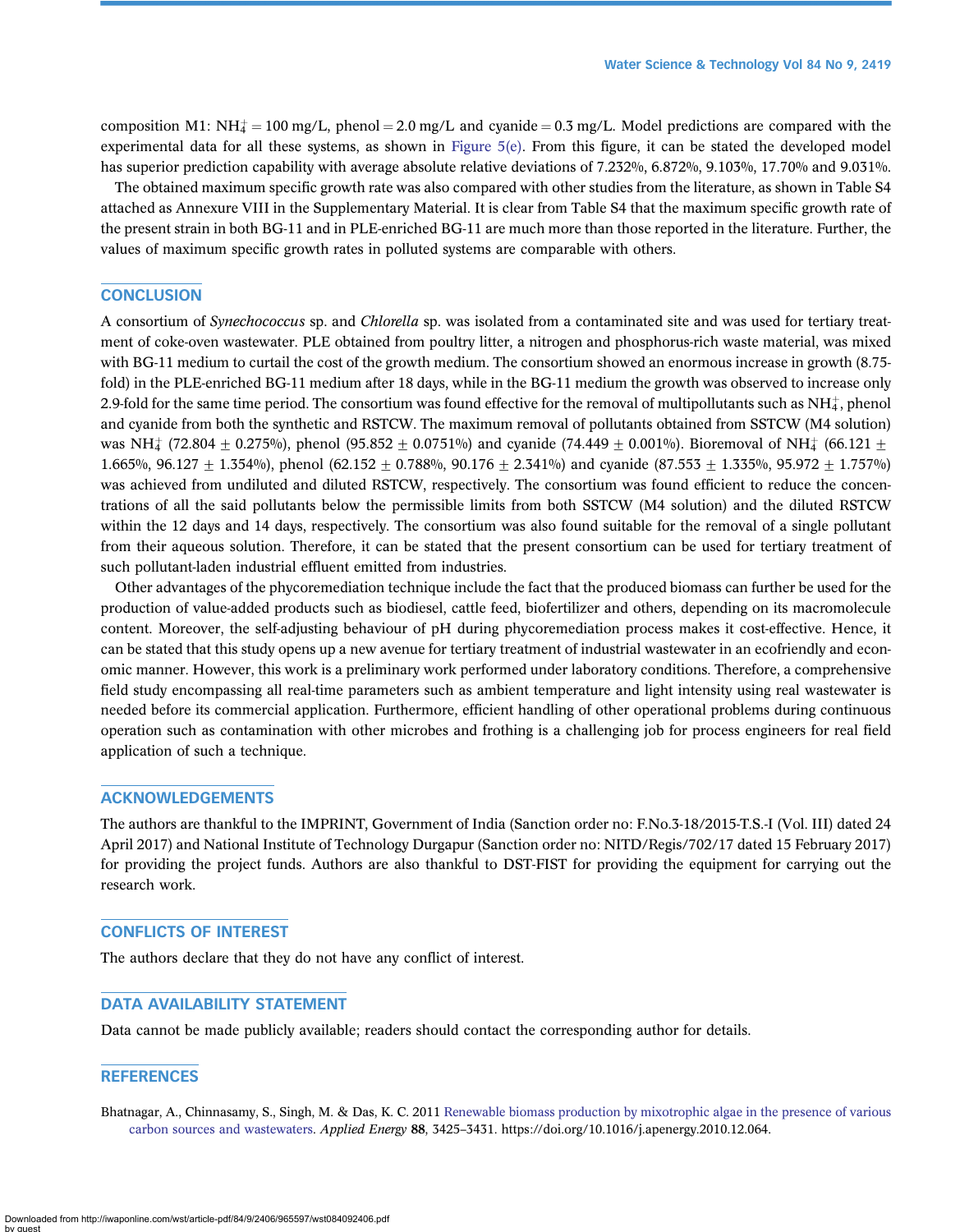- <span id="page-14-0"></span>Biswas, R., Bagchi, S., Urewar, C., Gupta, D. & Nandy, T. 2010 [Treatment of wastewater from a low-temperature carbonization process](http://dx.doi.org/10.2166/wst.2010.181) [industry through biological and chemical oxidation processes for recycle/reuse: a case study.](http://dx.doi.org/10.2166/wst.2010.181) Water Science & Technology 61, 2563–2573. https://doi.org/10.2166/wst.2010.181.
- Biswas, G., Thakurta, S. G., Chakrabarty, J., Adhikari, K. & Dutta, S. 2018 Evaluation of fl[uoride bioremediation and production of](http://dx.doi.org/10.1016/j.ecoenv.2017.10.019) [biomolecules by living cyanobacteria under](http://dx.doi.org/10.1016/j.ecoenv.2017.10.019) fluoride stress condition. Ecotoxicology and Environmental Safety 148, 26-36. https://doi. org/10.1016/j.ecoenv.2017.10.019.
- Choi, C. J., Berges, J. A. & Young, E. B. 2012 [Rapid effects of diverse toxic water pollutants on chlorophyll a](http://dx.doi.org/10.1016/j.watres.2012.02.027) fluorescence: variable responses [among freshwater microalgae](http://dx.doi.org/10.1016/j.watres.2012.02.027). Water Research 46 (8), 2615–2626. https://doi.org/10.1016/j.watres.2012.02.027.
- Collos, Y. & Harrison, P. J. 2014 [Acclimation and toxicity of high ammonium concentrations to unicellular algae.](http://dx.doi.org/10.1016/j.marpolbul.2014.01.006) Marine Pollution Bulletin 80, 8–23. https://doi.org/10.1016/j.marpolbul.2014.01.006.
- Das, S., Biswas, P. & Sarkar, S. 2020 Tertiary treatment of coke plant effl[uent by indigenous material from an integrated steel plant : a](http://dx.doi.org/10.1007/s11356-019-07309-x) [sustainable approach.](http://dx.doi.org/10.1007/s11356-019-07309-x) Environmental Science and Pollution Research 27 (7), 7379-7387. https://doi.org/10.1007/s11356-019-07309-x.
- Duan, W., Meng, F., Lin, Y. & Wang, G. 2017 [Toxicological effects of phenol on four marine microalgae.](http://dx.doi.org/10.1016/j.etap.2017.04.006) Environmental Toxicology and Pharmacology 52, 170–176. https://doi.org/10.1016/j.etap.2017.04.006.
- Gonçalves, A. L., Pires, J. C. M. & Simões, M. 2017 [A review on the use of microalgal consortia for wastewater treatment.](http://dx.doi.org/10.1016/j.algal.2016.11.008) Algal Research 24, 403–415. https://doi.org/10.1016/j.algal.2016.11.008.
- Gupta, N., Balomajumder, C. & Agarwal, V. K. 2010 [Enzymatic mechanism and biochemistry for cyanide degradation: a review](http://dx.doi.org/10.1016/j.jhazmat.2009.11.038). *Journal of* Hazardous Materials 176, 1–13. https://doi.org/10.1016/j.jhazmat.2009.11.038.
- Gurbuz, F., Ciftci, H., Akcil, A. & Karahan, A. G. 2004 Microbial detoxifi[cation of cyanide solutions: a new biotechnological approach using](http://dx.doi.org/10.1016/j.hydromet.2003.10.004) [algae](http://dx.doi.org/10.1016/j.hydromet.2003.10.004). Hydrometallurgy 72 (1–2), 167–176. https://doi.org/10.1016/j.hydromet.2003.10.004.
- Gutierrez, J., Kwan, T. A., Zimmerman, J. B. & Peccia, J. 2016 [Ammonia inhibition in oleaginous microalgae](http://dx.doi.org/10.1016/j.algal.2016.07.016). Algal Research 19, 123-127. https://doi.org/10.1016/j.algal.2016.07.016.
- Hammed, A. M., Prajapati, S. K., Simsek, S. & Simsek, H. 2016 [Growth regime and environmental remediation of microalgae](http://dx.doi.org/10.4490/algae.2016.31.8.28). Algae 31 (3), 189–204. https://doi.org/10.4490/algae.2016.31.8.28.
- Kwiecińska, A., Lajnert, R. & Bigda, R. 2017 [Review on formation, treatment and utilization methods of coke oven wastewater](http://dx.doi.org/10.2428/ecea.2017.24%282%2918). Ecological Chemistry and Engineering. A 24 (2). http://dx.doi.org/10.2428/ecea.2017.24%282%2918.
- Kwieciń ska-Mydlak, A., Sajdak, M., Rychlewska, K. & Figa, J. 2019 [The role of a chemical loop in removal of hazardous contaminants from](http://dx.doi.org/10.1515/chem-2019-0142) [coke oven wastewater during its treatment](http://dx.doi.org/10.1515/chem-2019-0142). Open Chemistry 17 (1), 1288–1300. https://doi.org/10.1515/chem-2019-0142.
- Lee, H. C., Lee, M. & Den, W. 2015 Spirulina maxima [for phenol removal: study on its tolerance, biodegradability and phenol-carbon](http://dx.doi.org/10.1007/s11270-015-2664-3) [assimilability](http://dx.doi.org/10.1007/s11270-015-2664-3). Water, Air, & Soil Pollution 226 (12), 1–11. https://doi.org/10.1007/s11270-015-2664-3.
- Liu, Q., Zhang, G., Ding, J., Zou, H., Shi, H. & Huang, C. 2018 [Evaluation of the removal of potassium cyanide and its toxicity in green algae](http://dx.doi.org/10.1007/s00128-017-2208-1) ([Chlorella vulgaris](http://dx.doi.org/10.1007/s00128-017-2208-1)). Bulletin of Environmental Contamination and Toxicology 100 (2), 228–233. https://doi.org/10.1007/s00128-017- 2208-1.
- Lu, Q., Chen, P., Addy, M., Zhang, R., Deng, X., Ma, Y., Cheng, Y., Hussain, F., Chen, C., Liu, Y. & Ruan, R. 2018 [Carbon-dependent](http://dx.doi.org/10.1016/j.biortech.2017.09.175) [alleviation of ammonia toxicity for algae cultivation and associated mechanisms exploration.](http://dx.doi.org/10.1016/j.biortech.2017.09.175) Bioresource Technology 249, 99–107. https://doi.org/10.1016/j.biortech.2017.09.175.
- Lynch, D., Henihan, A. M., Bowen, B., Lynch, D., McDonnell, K., Kwapinski, W. & Leahy, J. J. 2013 [Utilisation of poultry litter as an energy](http://dx.doi.org/10.1016/j.biombioe.2012.12.009) [feedstock](http://dx.doi.org/10.1016/j.biombioe.2012.12.009). Biomass and Bioenergy 49, 197–204. https://doi.org/10.1016/j.biombioe.2012.12.009.
- Maiti, D., Ansari, I., Rather, M. A. & Deepa, A. 2019 [Comprehensive review on wastewater discharged from the coal-related industries](http://dx.doi.org/10.2166/wst.2019.195) [characteristics and treatment strategies](http://dx.doi.org/10.2166/wst.2019.195). Water Science and Technology 79 (11), 2023–2035. https://doi.org/10.2166/wst.2019.195.
- Mekuto, L. & Musingadi, D. 2019 [A dataset representing the impact of cyanide on the fatty acid pro](http://dx.doi.org/10.1016/j.dib.2019.103900)file of Scenedesmus obliquus. Data in Brief 24, 103900. https://doi.org/10.1016/j.dib.2019.103900.
- Perez-Garcia, O., Escalante, F. M. E., de-Bashan, L. E. & Bashan, Y. 2011 [Heterotrophic cultures of microalgae: metabolism and potential](http://dx.doi.org/10.1016/j.watres.2010.08.037) [products.](http://dx.doi.org/10.1016/j.watres.2010.08.037) Water Research 45, 11–36. https://doi.org/10.1016/j.watres.2010.08.037.
- Rai, A., Wadhwa, G. K., Chakrabarty, J. & Dutta, S. 2020 [Application of cyanobacterial consortium to remove ammoniacal-N, phenol, and](http://dx.doi.org/10.1061/(ASCE)EE.1943-7870.0001731) [nitrate from synthetic coke-oven wastewater as tertiary treatment](http://dx.doi.org/10.1061/(ASCE)EE.1943-7870.0001731). Journal of Environmental Engineering 146, 04020062. https://doi.org/ 10.1061/(ASCE)EE.1943-7870.0001731.
- Rai, A., Chakrabarty, J. & Dutta, S. 2021a [Phycoremediation of pollutants from coke-oven wastewater using](http://dx.doi.org/10.1016/j.jwpe.2020.101746) Tetraspora sp. NITD 18 and [estimation of macromolecules from spent biomass](http://dx.doi.org/10.1016/j.jwpe.2020.101746). Journal of Water Process Engineering 39, 101746. https://doi.org/10.1016/j.jwpe. 2020.101746.
- Rai, A., Gowrishetty, K. K., Singh, S., Chakrabarty, J., Bhattacharya, P. & Dutta, S. 2021b [Simultaneous bioremediation of cyanide, phenol,](http://dx.doi.org/10.1061/(ASCE)EE.1943-7870.0001835) [and ammoniacal-N from synthetic coke-oven wastewater using](http://dx.doi.org/10.1061/(ASCE)EE.1943-7870.0001835) Bacillus sp. NITD 19. Journal of Environmental Engineering 147 (1), 04020143. https://doi.org/10.1061/(ASCE)EE.1943-7870.0001835.
- Renuka, N., Sood, A., Prasanna, R. & Ahluwalia, A. S. 2015 [Phycoremediation of wastewaters: a synergistic approach using microalgae for](http://dx.doi.org/10.1007/s13762-014-0700-2) [bioremediation and biomass generation](http://dx.doi.org/10.1007/s13762-014-0700-2). *International Journal of Environmental Science and Technology* 12, 1443–1460. https://doi.org/ 10.1007/s13762-014-0700-2.

Downloaded from http://iwaponline.com/wst/article-pdf/84/9/2406/965597/wst084092406.pdf by guest